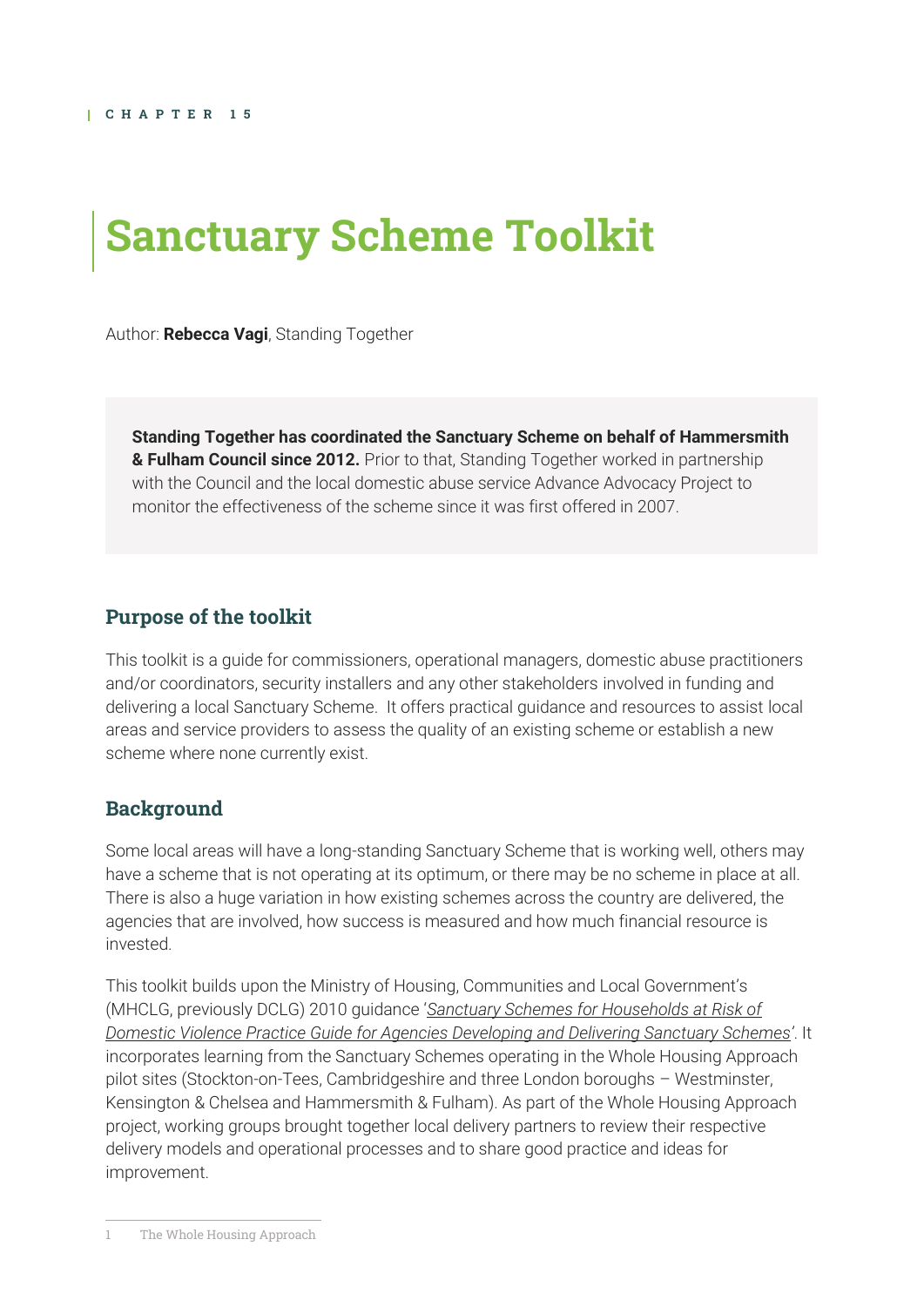The Gaia Centre, a specialist domestic abuse service run by Refuge, delivers the scheme on behalf of Lambeth Council and offered it as an example of a potential delivery model.

The author of the 2010 MHCLG guidance, Joanne Bretherton, Research Fellow at the Centre for Housing Policy at York University, offered her expertise to help identify important considerations for victim/survivor safety.

Mark Dowse, a Designing Out Crime Officer for the Metropolitan Police Service who developed the first Sanctuary Scheme model at Harrow Police Station in 1998 and has written the Secured by Design 'The Sanctuary Scheme Installation Manual: a place of safety for those at risk', has also offered his expertise on the quality of security measures and installation of Sanctuary Schemes and on the role of the police.

The Sanctuary Scheme Quality Check is included as an accompanying resource and is the start of an endeavour to produce quality standards for the Sanctuary Scheme. Introducing a common set of standards will promote consistency in how local areas deliver Sanctuary Schemes and will ensure that victim/survivor safety and quality security works are prioritised. This toolkit and the Quality Check aims to complement the [Government's proposed duty](https://assets.publishing.service.gov.uk/government/uploads/system/uploads/attachment_data/file/839171/Domestic_Abuse_Duty_Gov_Response_to_Consultation.pdf) for local authorities to provide 'domestic abuse accommodation-based' services, which includes the provision of the Sanctuary Scheme.<sup>i</sup>

## **What is a Sanctuary Scheme?**

A **Sanctuary Scheme** is *'a multi-agency victim/survivor centred initiative which aims to enable households at risk of domestic abuse to remain in their own homes and reduce repeat victimisation through the provision of enhanced security measures (Sanctuary) and support.*'ii

A **Sanctuary** is *'a property where security measures have been installed in order that households at risk of domestic violence are able to remain safely in their own accommodation if they choose to do so'*.iii

It may also include a **Sanctuary Safe Room**, which is defined as '*replacing a door to a main room, often the bedroom, with a solid core door. The Sanctuary Safe Room door is reversed to open outwards; the frame is reinforced, additional locks and bolts, substantial hinges and a door viewer are fitted. This provides a safe room where household members can call and wait safely*  for the police.<sup>'iv</sup> Fire safety measures are also provided.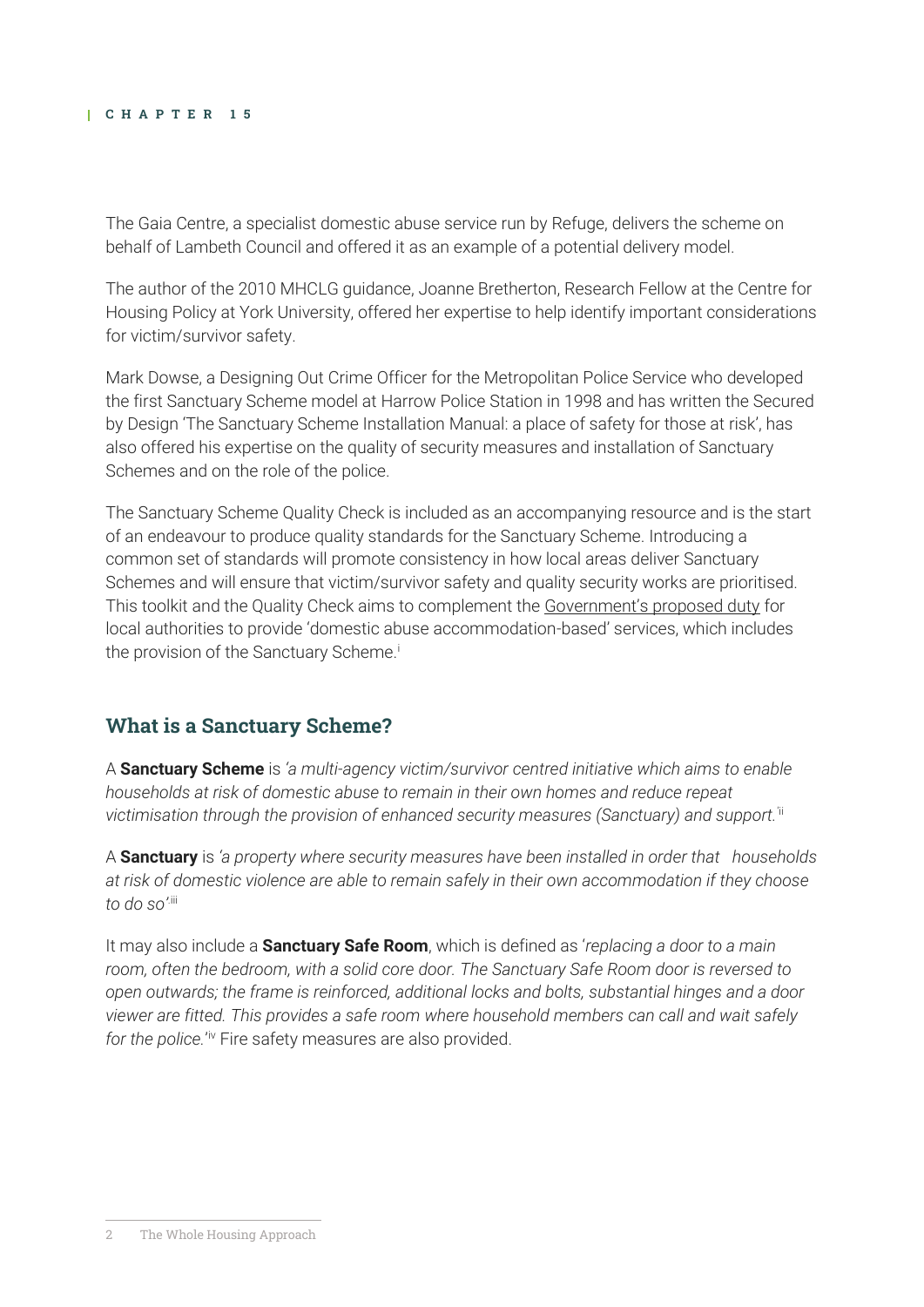The Sanctuary Scheme includes a range of security measures that exist on a continuum from the installation of additional locks added to the perimeter of a property to the offer of the full range of security measures available, including having a Sanctuary Room fitted inside the property. The security measures offered should be reasonable, practical, necessary and appropriate according to the safety needs of victim/survivors and the conditions of the property.

As a minimum, the security measures applied must be to recognised British Standards and must comply with means of escape from fire requirements.

The Police and Fire and Rescue Service have outlined their recommended minimum security and fire safety measures for Sanctuary Schemes in the Secured by Design Sanctuary Scheme [Installation Manual.](https://www.securedbydesign.com/initiatives/sanctuary-scheme) The British Standard security measures recommended in the SBD Manual have been tested to resist a given amount of force, delaying entry in the first instance and where a Sanctuary Safe Room is installed, buying the victim/survivor time to get into it.

The security measures offered should be reasonable, practical, necessary and appropriate according to the safety needs of the victim/survivor and the conditions of the property.

## **Purpose of the Sanctuary Scheme**

The Sanctuary Scheme can be installed in an existing accommodation to enable a victim/survivor to remain in their current home. It can also be installed in a new property where a victim/survivor has relocated for safety reasons. The key objectives of the Sanctuary Scheme are:

## **1. Enabling safety**

The Sanctuary Scheme is only appropriate when the perpetrator is no longer living in the property. The addition of security measures aims to increase physical safety of victim/survivors by preventing or delaying perpetrators from gaining access to the property and/or the Sanctuary Safe Room. It also intends to increase the victim/survivor's perceived safety, by virtue of its presence.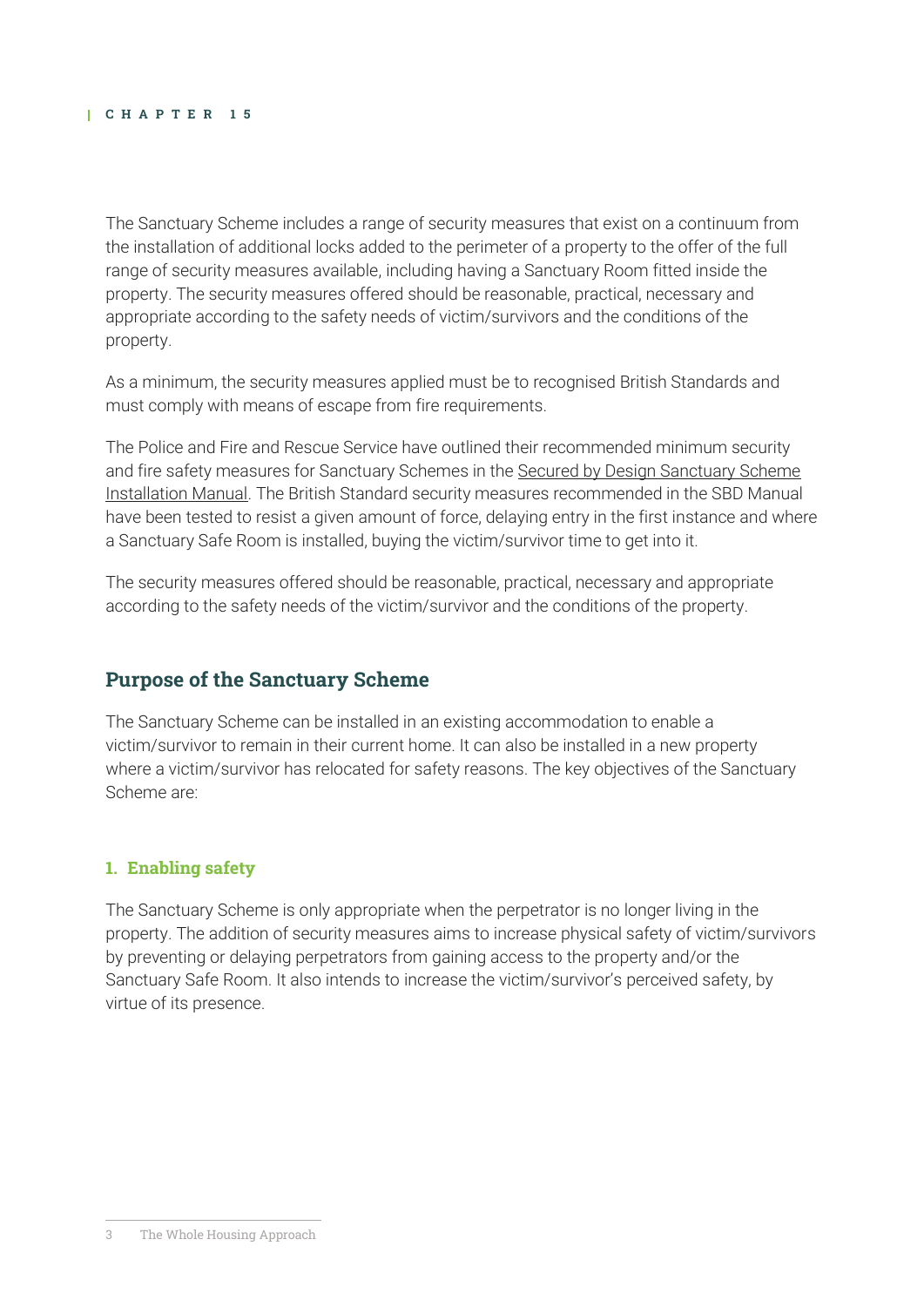**Quotes from victim/survivors who have the Sanctuary Scheme installed in the Whole Housing Approach pilot sites:** 

**'Having the works carried out has made me feel so much safer. I am no longer on alert. I feel comfortable in my own home'**

## **'I feel I can actually sleep at night. I am very happy with the work that was completed'**

The Sanctuary Scheme may be run by, or in conjunction with, a local specialist domestic abuse service; however, if this is not the case an offer of support by a local specialist domestic abuse service should be made as a matter of course. Sanctuary measures should form part – not the whole – of a wider safety planning support package. Uptake of the specialist domestic abuse support should be the choice of victim/survivor and not a requirement for accessing the scheme.

#### **2. Preventing homelessness and maintaining stable housing**

The Sanctuary Scheme is a means of preventing homelessness in that without its installation, the victim/survivor would become homeless.<sup>v</sup> The scheme also gives victims/survivors a choice to remain in their property, which is within their right to do so. Preventing homelessness reduces the financial costs associated with having to relocate, both for the victim/survivor and local authorities when compared to the cost of having to relocate households.<sup>vi</sup> The most recent government survey in 2008-09 examined the use of Sanctuary provision for homelessness prevention and showed that 3,820 households at risk of domestic violence were able to remain in their own home as a result of Sanctuary measures. Nationally, this represented 7% of the total number of households owed a main duty under the housing legislation.<sup>vii</sup>

The Homeless Reduction Act (2017) introduced new duties on local authority homelessness services to prevent homelessness and provide support. Therefore, victims/survivors approaching local authorities for housing assistance due to domestic abuse should be offered the option of the Sanctuary Scheme. In addition to the Sanctuary Scheme, victims/survivors may also be entitled to further assistance under homelessness legislation. This may include a placement in temporary accommodation while they consider their options or while they wait for Sanctuary Scheme measures to be installed.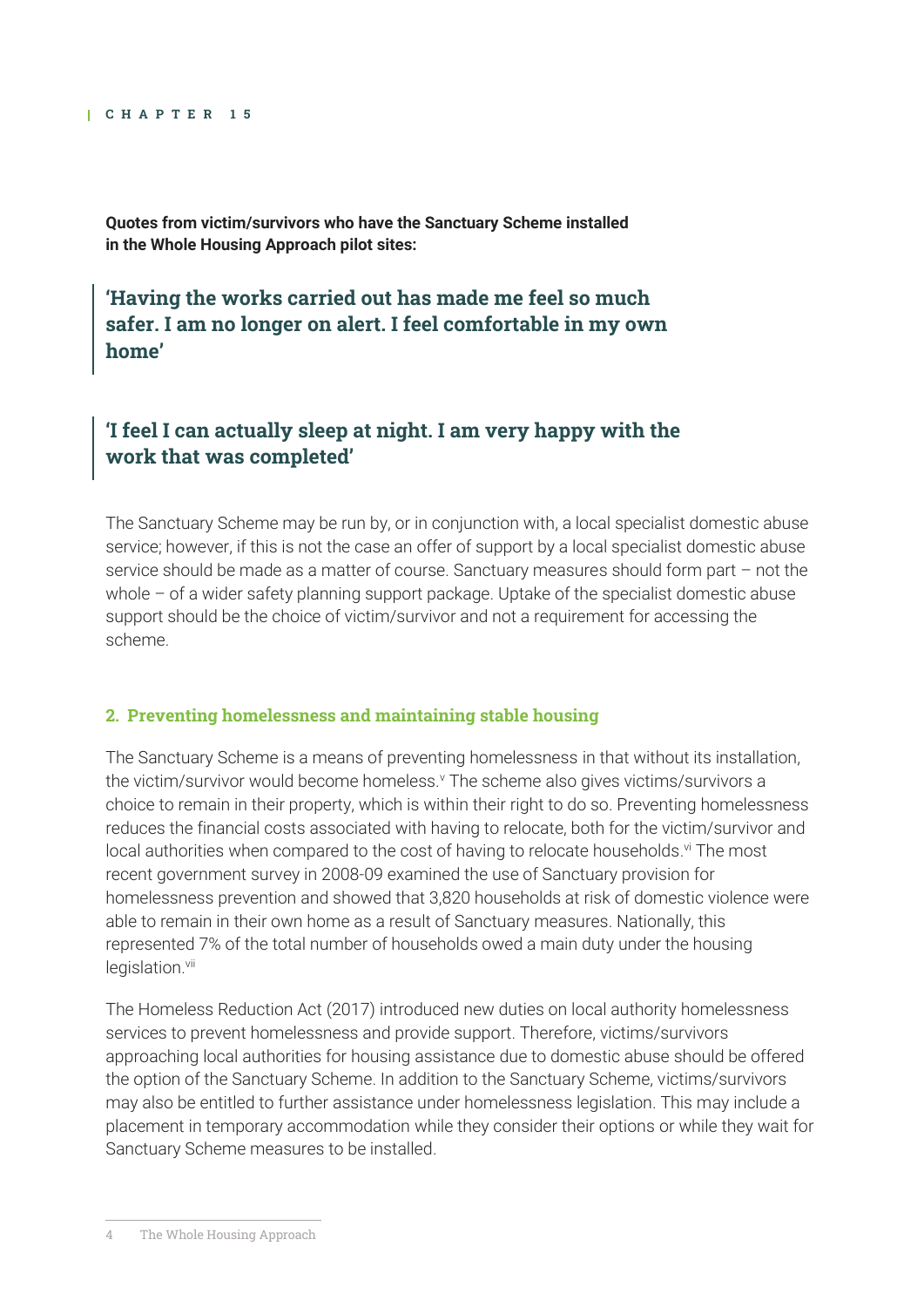As it is a housing option with cost savings relating to homelessness prevention, local authorities should be responsible for funding Sanctuary Schemes. However, they may not necessarily be delivering the scheme and may delegate responsibility to another local organisation, ideally involving a local domestic abuse service.

## **Outline of the model**

## **Principles of the Sanctuary Scheme**

The following principles underpin the delivery of a Sanctuary Scheme service:

- **Safe and suitable –** it is a victim/survivor-led initiative that prioritises the safety needs of all members in the household. A suitability assessment is carried out to enable decisions to be made about safe allocation of the scheme. Delivery partners meet sector and industry standards for domestic abuse and security installation work.
- **Effective –** It is a multi-agency initiative, delivered by domestic abuse-informed agencies and professionals, offered as part of a wider safety and support package. There is a minimum set of security and fire safety measures, which qualifies the scheme as a Sanctuary Scheme. Ideally this is in line with the police and fire and rescue service preferred security and fire measures (see the SBD Sanctuary Scheme Installation Manual). At a minimum, security measures used must meet British Standards. Victim/survivors are happy with the service and identify feeling safer as a result of having the Sanctuary Scheme installed.
- **Accessible –** it is available across all tenure types (social, private ownership and private rented) and risk levels (standard, medium and high), has multiple access points (not just the local authority or the police) and is independent, meaning that it does not require engagement with other services (i.e. reporting a crime to the police/uptake of a referral to the local specialist domestic abuse service (although in some instances they may be delivering the Sanctuary Scheme)).
- **Efficient –** the delivery model, referral pathways, processes and resources adopted promote the quickest response possible. Victim/survivors ideally have a single point of contact throughout the service. Resources are allocated so that they reach the maximum number of victims/survivors.

The Sanctuary Scheme Quality Check is a tool for applying the principles outlined above. It offers local areas a benchmark for assessing processes and the performance of an existing scheme and can act as guidance for setting up a new scheme.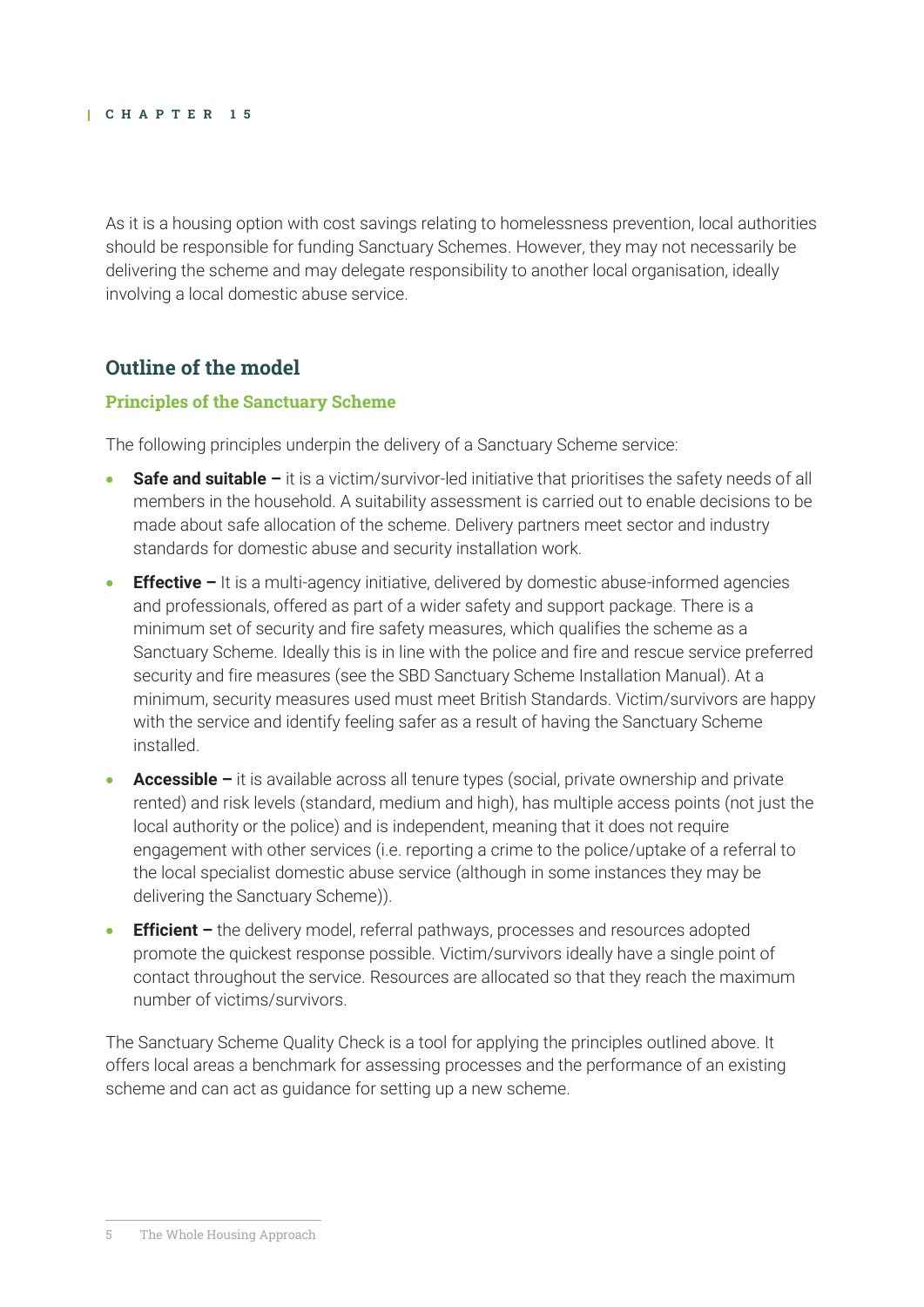## **What makes a Sanctuary Scheme a Sanctuary Scheme?**

While there is no typical Sanctuary installation, a Sanctuary Scheme should include a range of security measures (not simply a lock change) that reinforce the perimeter of the property (including all easily accessible doors and windows as a standard) and in some instances where the need arises, the interior of the property through the installation of a Sanctuary Room.

Any works specified must be reasonable and proportionate to the type of property being target hardened and must not be cost prohibitive preventing works taking place. Ideally, the security products should be tested and accredited to withstand attack and meet the police's preferred standards.

The following gives examples of security and fire safety measures that should be included as part of a Sanctuary Scheme package.

- Security measures to easily accessible external doors including mortice locks, Euro profile cylinder lock, hinge bolts, anti-shatter glazing film, letterbox blanking plates and door panels.
- Security measures to easily accessible windows including key operated window locks and anti-shatter glazing film.
- Where there is a risk of arson, a Home Safety Check should ideally be completed by the Fire and Rescue Service to check fire safety measures and help the victim/survivor prepare an emergency escape plan, including a bedtime key routine.
- The fire safety measures include a letterbox blanking plate or internal fire-proof letterbox. Where a Sanctuary Safe Room is installed, a fire safety pack should be provided, which includes an intumescent fire and smoke seal along the top and sides of the Sanctuary Safe Room door, smoke alarms, a water extinguisher, a dry powder extinguisher, fire blanket, break-glass hammer and a torch.

Additional measures may be offered such as telephone inter-com, alarmed padlocks, hasp and staple gate locks, cactus strips, dusk till dawn lighting, personal safety alarms, outbuilding alarms for sheds/ garages out buildings, driveway alerts and in some instances, CCTV.

A Sanctuary Safe Room should be installed when there is a high level of threat from the perpetrator. This is typically created by replacing a door to a main room, often the bedroom, with a solid core door. The door is reversed to open outwards; the frame is reinforced, additional locks and bolts, substantial hinges and a door viewer are fitted. This provides a safe room where household members can call and wait safely for the emergency services. Fire safety measures are also provided.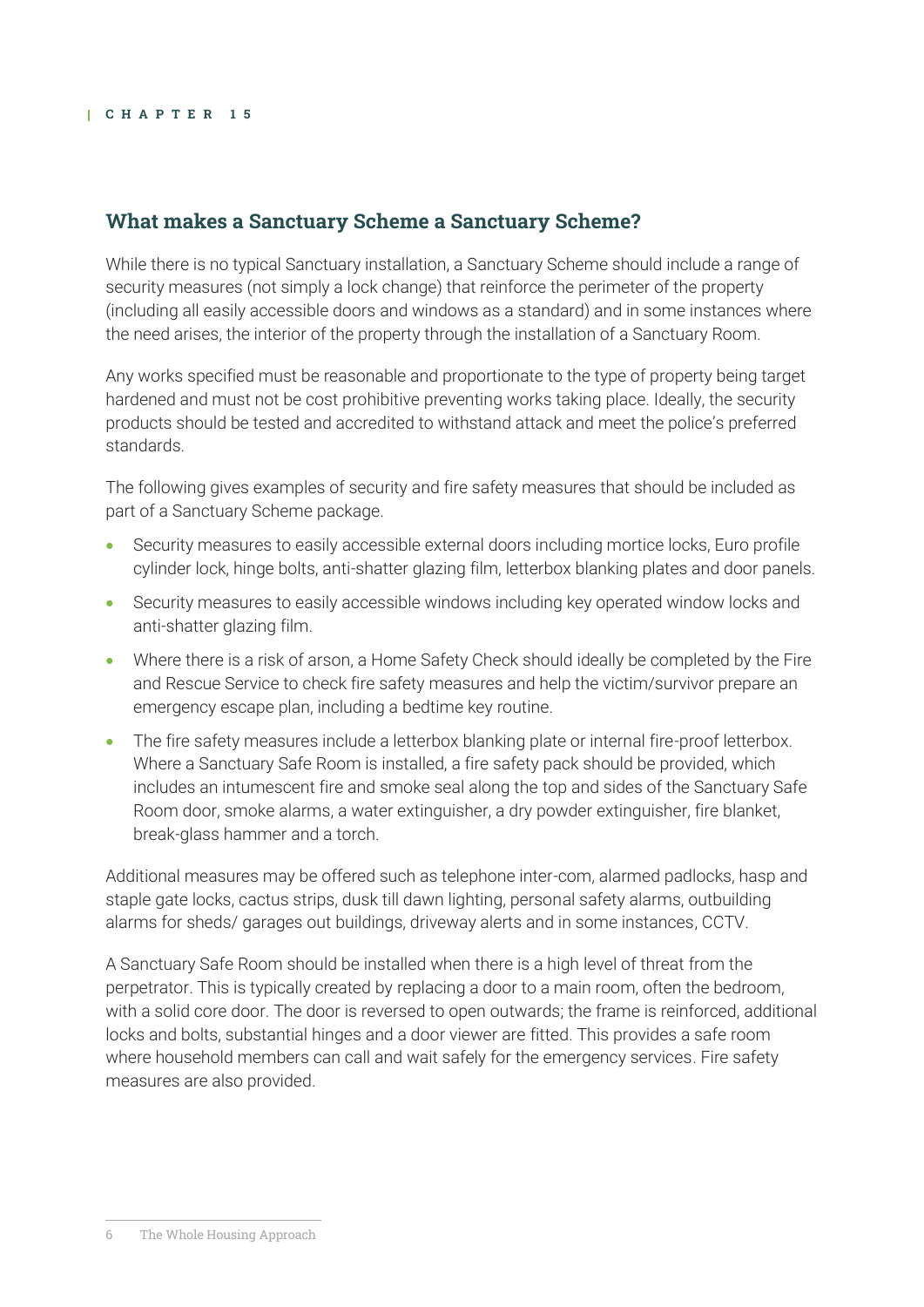Victims/survivors are encouraged to keep a charger for their mobile phone within the Sanctuary Safe Room. In some cases, they will be provided with a pay-as-you-go mobile phone, if needed. In some local schemes where the police are involved and depending on the level of risk, they may provide a fast response emergency call system.

#### **How to decide if the scheme is suitable**

An assessment of suitability is vital for the safe allocation of the scheme and needs to consider the following:

- Safety needs of victim/survivors,
- Who has rights to the property,
- Property type and condition.

#### **Safety needs of victim/survivors**

This includes checking that the perpetrator is no longer living in the property and assessing the current and future potential threat from the perpetrator and their whereabouts. Whilst the perpetrator is living in the property and refusing to leave, installations cannot be carried out, although advice should be given about legal remedies to remove the perpetrator from the address (i.e. injunction, exclusion order, seeking support from the landlord).

An evidence-based risk assessment tool, like the Domestic Abuse, Stalking and Honour Based Violence Risk Indicator Checklist (DASH RIC) can be used as part of gathering information about safety needs. It should not be the sole means for gathering information about suitability as there are safety considerations specific to the Sanctuary Scheme that are not asked about in most risk assessment tools. These include:

- Considering how the installation of the security works will impact on the health and wellbeing of the victim/survivor and whoever else is residing in the property. The ideal Sanctuary Scheme is one that the victim/survivor doesn't notice is there.
- Some schemes include the installation of retractable window grilles so a conversation about what measures are recommended should be had and how this will impact on the victim/survivor and other household members prior to works being installed. It must be noted that retractable window grilles can be pushed back and remain discreet until they are required. In which case they can be drawn together quickly and effectively to provide protection for that specific window. If the use of a retractable grille causes concern for the victim/survivor, an alternative solution could be internal secondary glazing. This may however delay the process and add a considerable extra cost.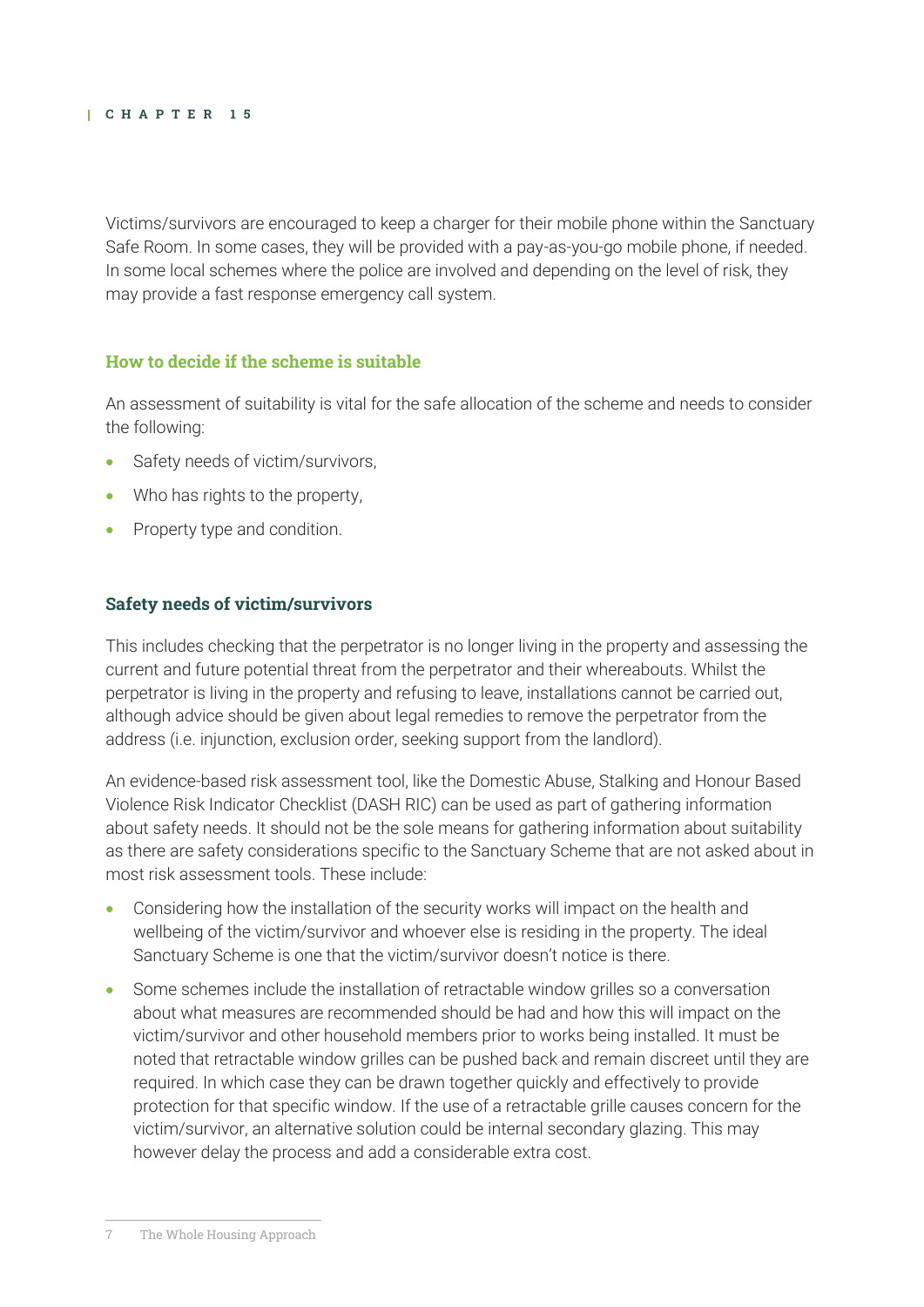- Asking in detail about any risks related to arson and fire safety.
- Exploring for risks of unintended imprisonment. Where children are involved, review the perpetrators access to them as children may unwittingly let them into the property. The property can then become a place the victim/survivor cannot escape due to the added security measures. This is especially important when installing a Sanctuary Safe Room.
- Reviewing safety needs when the victim/survivor is outside of their home, as the perpetrator will likely know where they live and continue their abuse after the scheme is installed. This should include checking if stalking is part of the abuse used to explore the risk of the perpetrator following the victim/survivor home and potentially gaining access to the property. Safety planning should be offered as part of the assessment of suitability as risks from the perpetrator are explored.

#### **Who has rights to the property?**

This includes checking the tenure type (social, private rented or privately owned) and who has rights to the property (i.e. is it a joint or sole tenancy/ownership) in order to establish permissions required for the works to happen, such as landlord permission.

See the Key Considerations section below for further considerations about property rights.

#### **Property type and conditions**

This includes a survey of the property and its location (for example, is it detached or part of a block of flats? Is it situated on the ground floor?). The surveyor should ask the victim/survivor about any concerns they have relating to the perpetrators previous and potential access to the property. This allows the surveyor to identify and recommend what security measures and level of Sanctuary Scheme needs to be installed to mitigate the risks identified.

See the Resources section for guidance on the components of suitability assessments.

#### **Services required to deliver an effective scheme**

The Sanctuary Scheme requires specialist knowledge of domestic abuse and security standards and devices. It should therefore bring together service providers with expertise in these two areas to deliver the scheme safely and appropriately. The following four points explain the different services that are required to deliver this most effectively: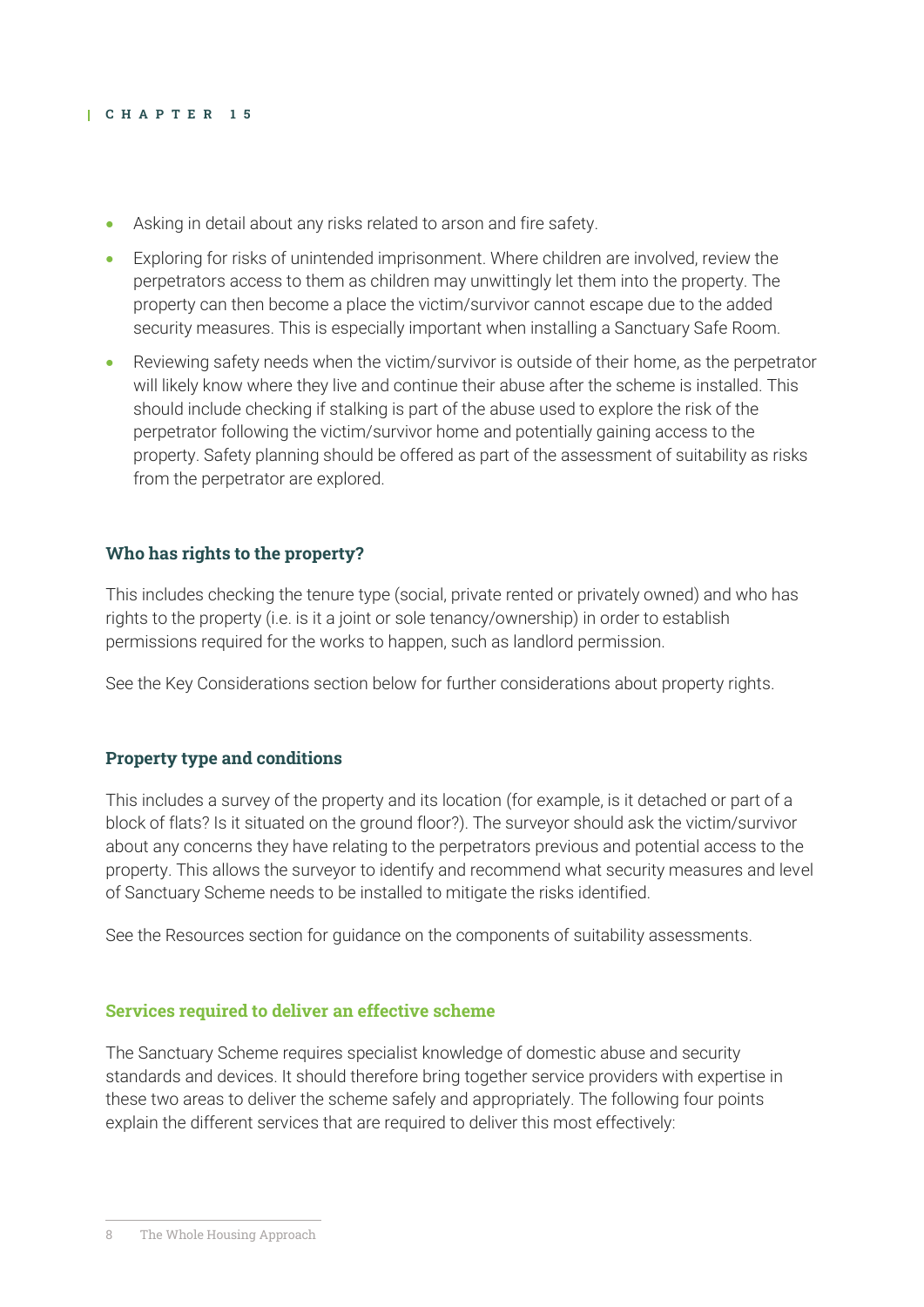#### **1. Coordination of the scheme**

This service/role brings together and maintains relationships between agencies involved in the delivery of the scheme including funders. It includes supporting the day to day operations, overseeing referrals, authorising works, helping with troubleshooting, monitoring and evaluating the scheme and overseeing the budget and annual spend. It can also support any fundraising activities to help sustain the scheme in the long term.

The Coordinator may also be responsible for coordinating other domestic abuse initiatives such as a flexible funding pot and/or a local reciprocal scheme, both of which have dedicated toolkits and can be accessed from the main WHA toolkit page.

The post holder should be trained and knowledgeable in domestic abuse and ideally be employed by a dedicated domestic abuse service. The service could co-locate within another service such as the local authority or a police department and could also offer advocacy support to victim/survivors.

## **2. Overall delivery of the scheme**

This support is active in the day to day operation of the scheme. They are the main point of contact for victim/survivors and other delivery partners from the point of being referred into the scheme until the end of the service.

Responsibilities include checking and conducting an assessment of suitability with the victim/survivor relating to the risks posed by the perpetrator (i.e. their whereabouts, the nature and level of abuse) and offering safety planning support based on their specific circumstances. They may support the victim/survivor with finding emergency accommodation while works are being carried out.

They will also share information with the person carrying out the property survey and the security installer (who in some schemes will be the same provider/person). They usually seek landlord permission for security works to be installed if approval has not already been secured by the victim/survivor. They can also offer advocacy support if any issues arise from the property survey that highlights complications or requires further actions before works can safely be installed.

The post holder should ideally be employed by a specialist domestic abuse service and have experience of working with victim/survivors. This role could co-locate within another service such as the local authority housing department (see co-located housing advocacy section). Where a specialist domestic abuse service is not providing this service, referral pathways should be in place as part of a comprehensive domestic abuse-informed support and safety planning process.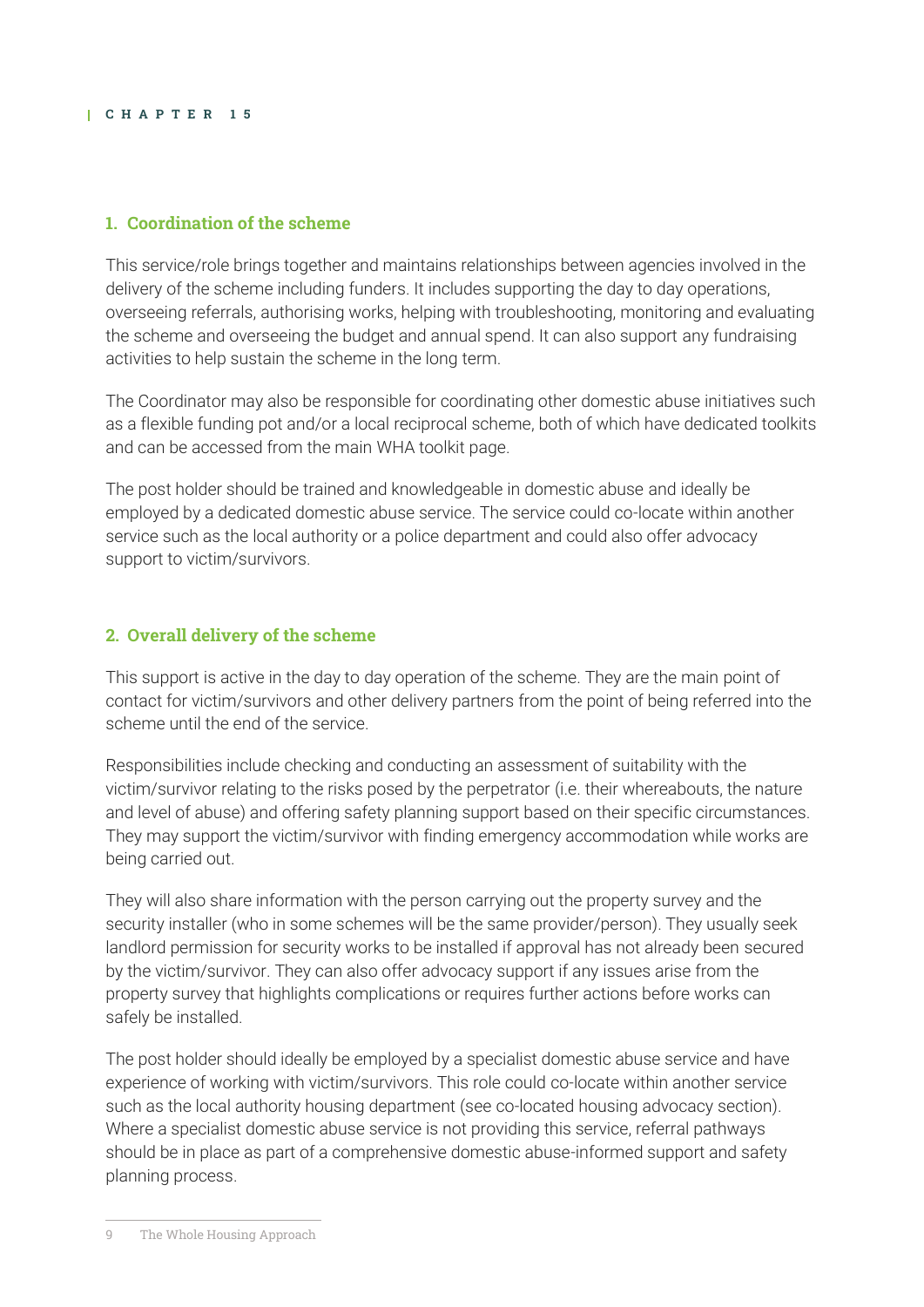## **3. Property Survey**

The property survey assesses the type and condition of the property and is part of a suitability assessment. A security audit form is completed that records observations and notes capturing discussions had with the victim/survivor about risks posed by the perpetrator. A 'schedule of works' form is also completed, which includes the recommended security measures that should be installed.

The security measures recommended should be flexible and proportional to the degree of risk posed by the perpetrator, the type and condition of the property and importantly the needs and preferences of the victim/survivor including how the addition of such security measures will impact on their health and wellbeing.

Many victim/survivors including some delivery partners will not have expertise in security services and devices. It is part of the surveyor's role to explain what security measures are on offer and be guided by the information gathered at the point of referral. The surveyor's communication with the lead role responsible for delivering the scheme should be frequent and ongoing, relaying information from victim/survivors.

Some schemes offer joint visits with a specialist domestic abuse service so that this support can be offered at the same time. This arrangement is useful when victim/survivors identity that they don't feel safe being alone with the surveyor. It also helps to support the surveyor should there be any concerns that arise during the visit, enhancing the quality of the property assessment.

As the surveyor will be gathering information from victim/survivors about the perpetrators potential access to the property and discussing the security works available, they will need to be trained in domestic abuse awareness.

See the Resources section for a customisable template leaflet for victim/survivors that can help demystify the scheme and explain what security measures / packages are available (and what is not included).

#### **Deciding who will carry out property surveys**

**Designing Out Crime Officers** (DOCOs) are police officers who have received specialist training and accredited qualifications in crime prevention and designing out crime provided by the Police Crime Prevention Academy. Their role is to provide specialist advice and guidance regarding the built environment and crime, meaning that their remit is wider than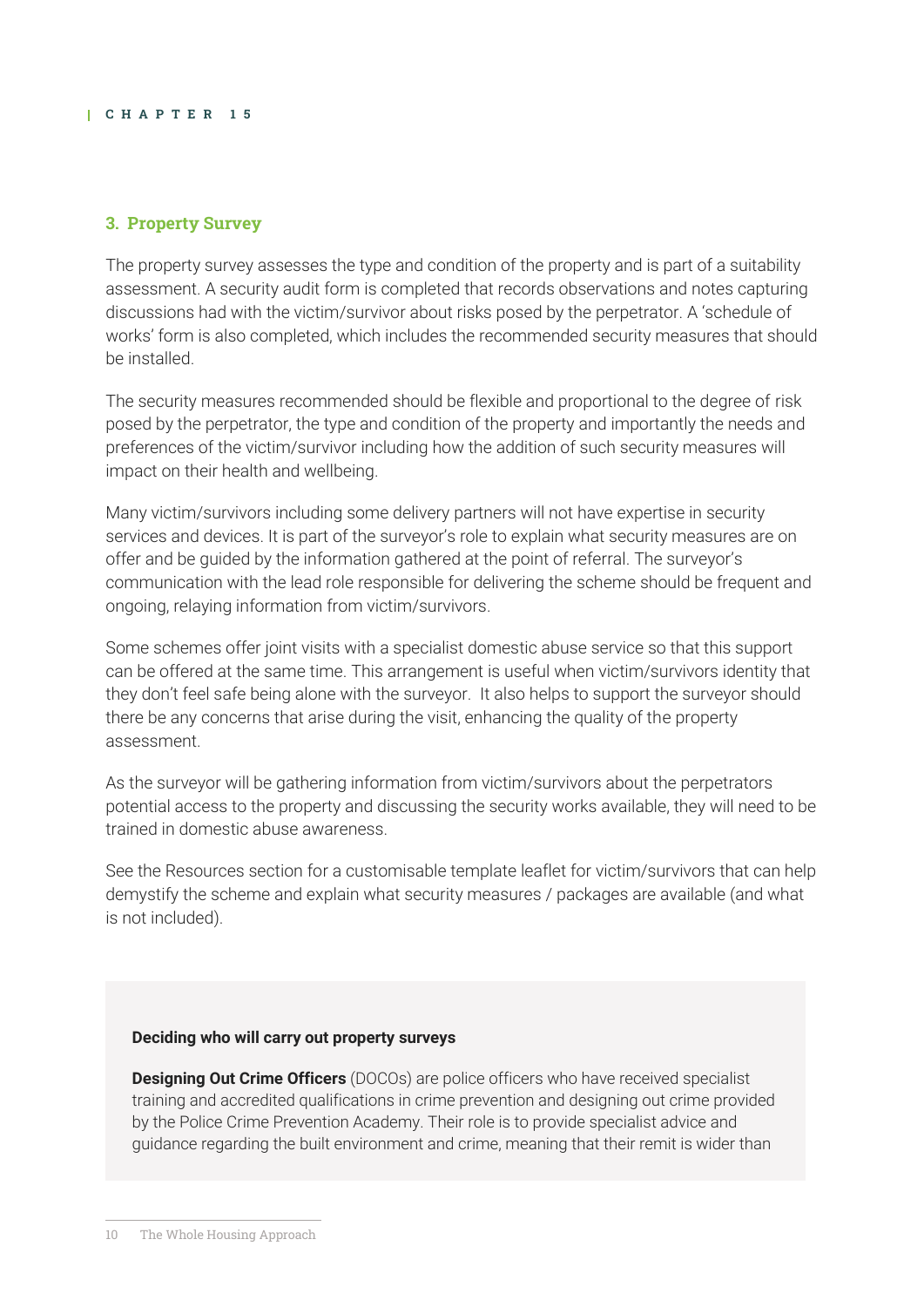the Sanctuary Scheme. One of their main roles has been to carry out property surveys for the Sanctuary Scheme.

For example, at the time of publication, the Metropolitan Police DOCOs were involved as property surveyors in 13 out of 32 London Boroughs. All are serving police officers who have received domestic abuse awareness training.

DOCO's do not offer security installation services. However, they do have specialist knowledge of security products and standards that the security measures/devices installed need to meet. They are therefore well placed to recommend what schedule of works should occur.

Due to capacity issues in some areas, DOCOs may only be able to survey properties that are high risk, so local schemes will need to consider who conducts surveys when standard and medium risk is identified.

DOCOs work for the police service and therefore are duty bound to report crimes that come to their attention. Where a victim/survivor is referred into the scheme (which is not via the police) and does not want to report to the police, this conflicts with the principle that the scheme is a 'survivor-led' initiative that is not dependent on making a police report.

There are many reasons why victims/survivors will not want to report to the police and this choice should remain with them. The latest Crime Survey for England and Wales (ONS 2018) showed there was a significant decrease in the proportion of female victims of partner abuse reporting to the police in year ending March 2018 compared with the year ending March 2015, (the last time this was asked about in the survey).<sup>viii</sup> The Women's Aids Annual Audit shows that less than half of women in specialist services reported to the police, including just over two fifths in refuge services and just over one quarter of women in community based servicesix.

The involvement of the police and how information is shared, handled and acted upon therefore needs careful consideration and discussion, ideally at the planning stage. Often the involvement of a specialist domestic abuse service can help act as a bridge and increase engagement with the police.

The police service involvement is not a requirement for the delivery of the scheme, however it can help to improve a coordinated community response.

The following alternatives can help avoid a third-party report from having to be made while still involving the role of a DOCO in the property survey. These options can also be considered where the police or a DOCO are not currently involved the delivery of the scheme:

Recruiting a retired DOCO to carry out property surveys;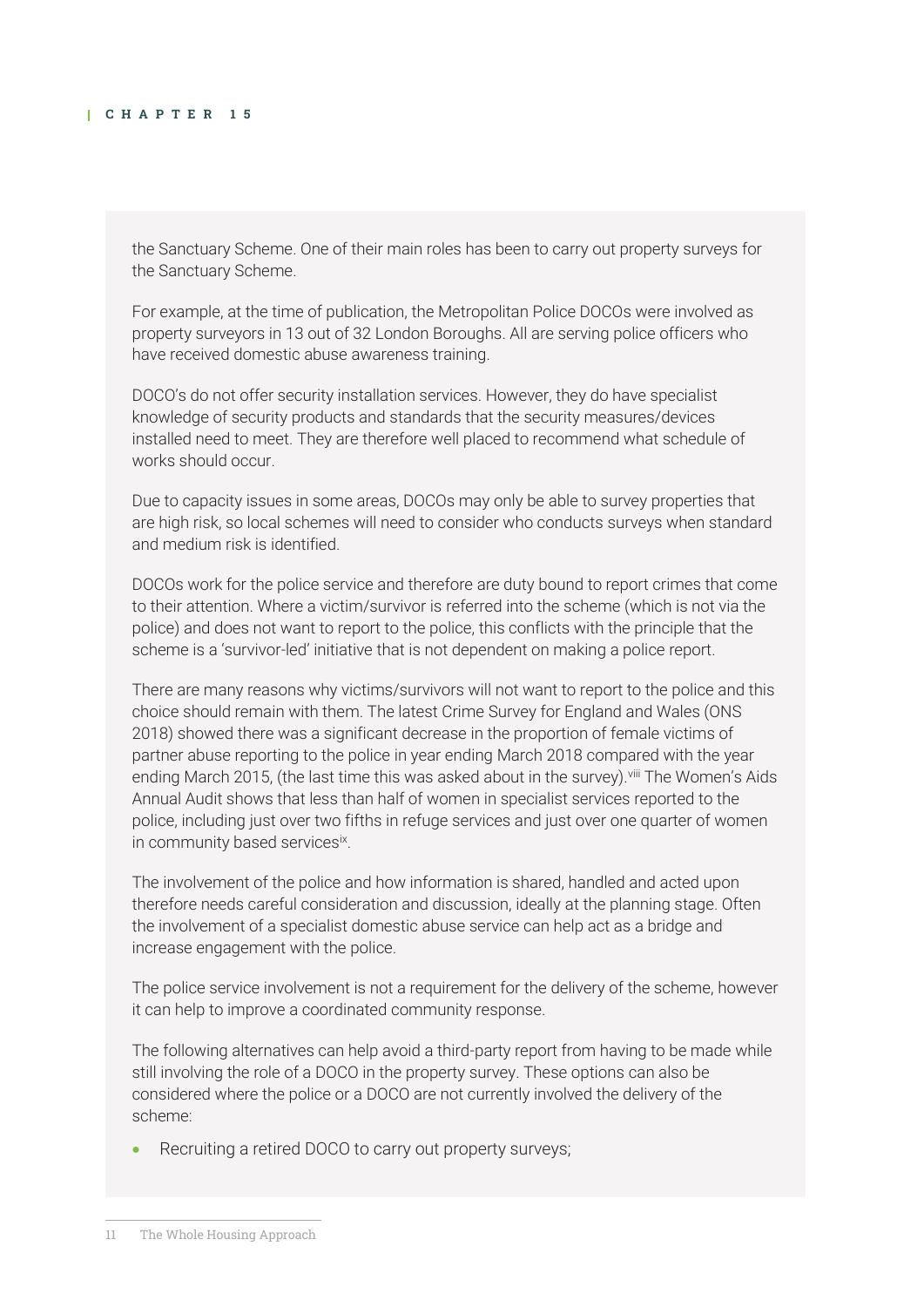- Arranging for the company who are carrying out the property surveys to receive DOCO training;
- Exploring the option of the independent surveyor sending the local DOCO photos of doors, windows and the recommended schedule of works as part of quality checks;
- Inviting DOCOs to visit a small sample of properties where Sanctuary Scheme works have been installed if the victim/survivor consents.

#### **Fire and Rescue Service**

The involvement of the Fire and Rescue Service should be part of offering an enhanced service, particularly if the perpetrator has made threats of arson. Their role should be reflected in local partnership agreements. The assessment of domestic abuse and the property assessment need to consider fire safety and ensure that relevant security measures are provided accordingly.

The Fire and Rescue Service will carry out Home Safety Checks where the Sanctuary Scheme has been installed and can offer valuable information and education on how victim/survivors should prepare an emergency escape plan, including a bedtime key routine.

#### **4. Installation of security works**

This service provides and fits the hardware and security measures recommended in the survey. In some local schemes the installer is also the surveyor. They may travel in a marked van that is equipped with a standard level of security measures and can complete both the survey and installation on the same day, usually where there is a lower threat from the perpetrator and there are no concerns arising from the property survey.

Where there are two different services involved in surveying and installation, the model and operational processes need to account for how any disagreement about the surveyor's recommendation of work will be resolved and who has final decision-making powers, so as not to delay the process.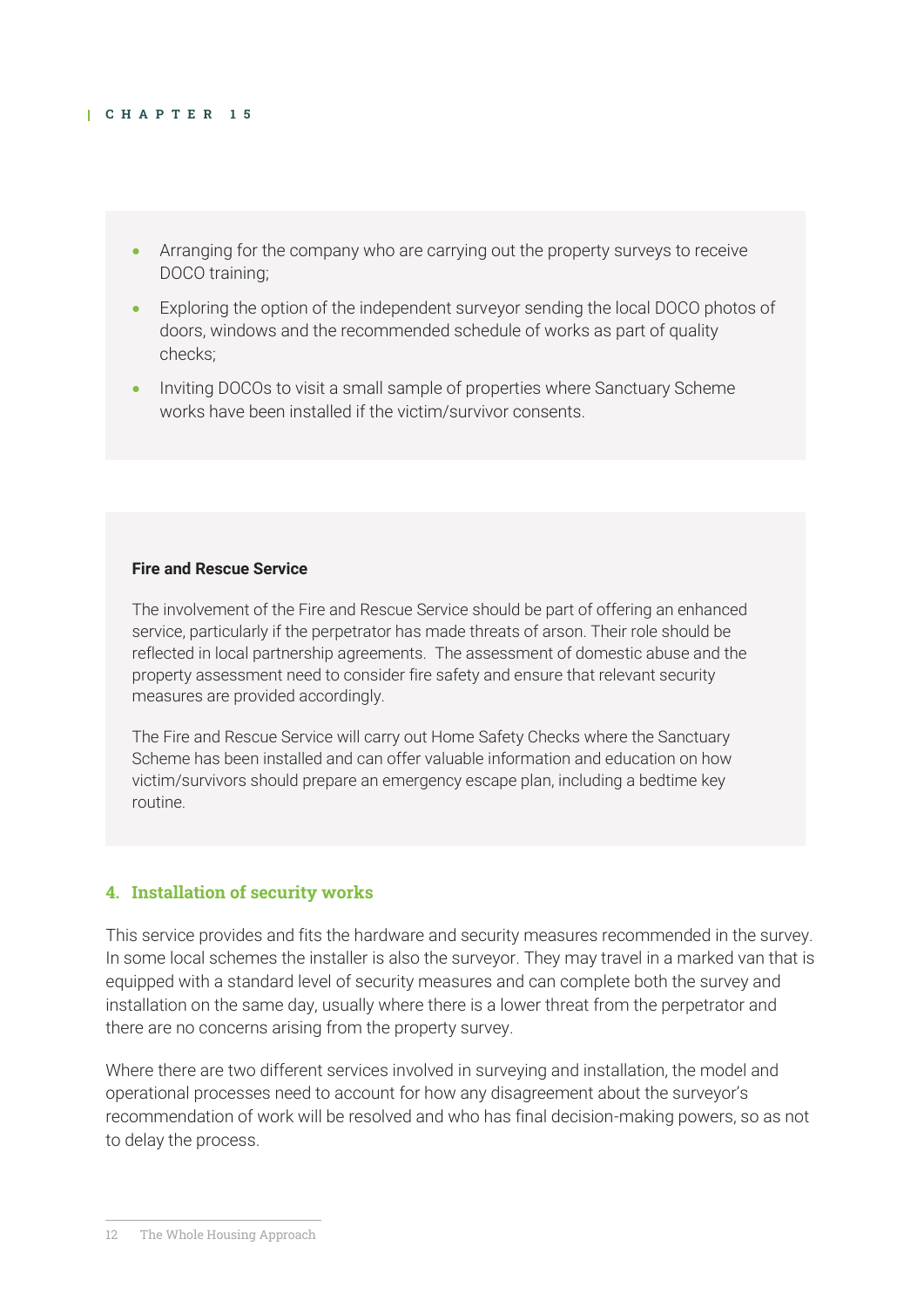As the security installer is in direct contact with victim/survivors, they will need to be trained in domestic abuse awareness.

Enhanced measures such as a Sanctuary Safe Room can take more time to acquire so multiple visits may be required. This needs to be explained to the victim/survivor and may be a deciding factor as to whether they want to go ahead with the installation.

The security measures offered should be reasonable and cost effective in order to meet demand and make the scheme available to as many victim/survivors as possible. And victim/survivors should be made aware of the security measures available (and what is not included) to enable survivors to be consulted and manage expectations.

#### **Choosing a security installer**

There are a variety of security installer providers, giving local areas choice in who they work with. For a significant number of schemes, it is the local authority who install the security measures. The key requirements for selecting an installer are:

- They have completed a Disclosure and Barring Service (DBS) check;
- They are certified by the Master Locksmith Association (MLA)
- If installing new doors and windows, they either:
- $\checkmark$  are FENSA registered;
- ✓ have achieved the BSI Kitemark for door and window installation; and/or
- ✓ have achieved LPCB accreditation for door and window installation.
- They fit security devices that meet British Standards and Loss Prevention Standards (LPS), the latter which mainly applies to doors.
- The UK's National Accreditation Body (UKAS) accredits the certification of Private Security contractors; the certification of alarm and security system installers; and the certification of individuals working as security professionals. Security measures tested in their laboratories relating to doors, locks and windows are shown to withhold force for three minutes. These devices are tested to both British Standards and Loss Prevention Standards.
- They will be required to supply and fit fire safety measures as required by the Fire and Rescue Service.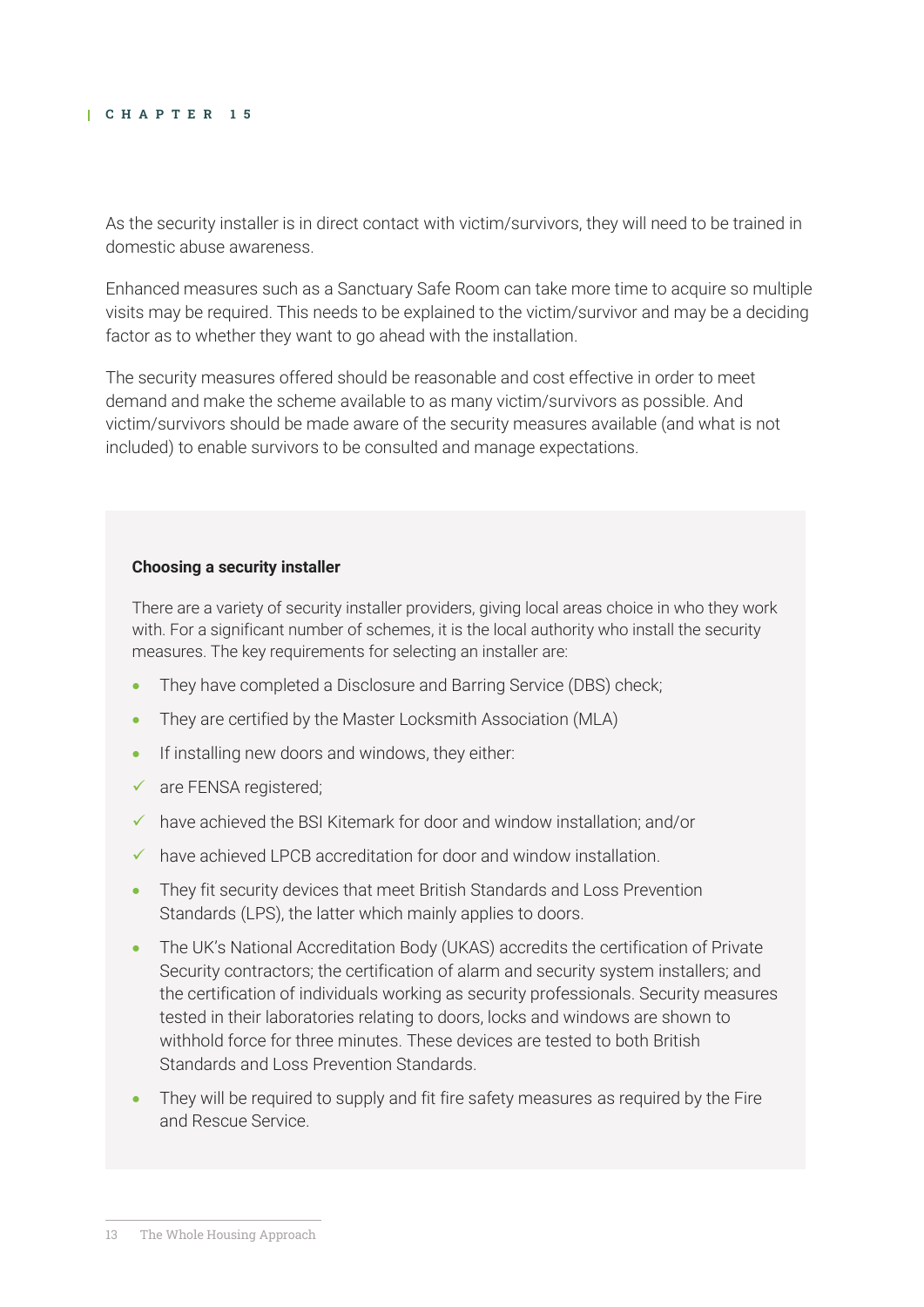#### **Secured by Design**

In 2015, Police Crime Prevention Initiatives (PCPI) produced the 'SBD Sanctuary Scheme Installation Manual', which sets out the technical specifications for the installation of the scheme, including a Sanctuary Safe Room, and offers detailed guidance on the standards of security measures, setting up a Sanctuary Safe Room and fire safety specifications. They also offer a Schedule of Work form with a list of all measures available.

PCPI developed the Secured by Design (SBD) scheme, which has seen huge reductions in crime since it started in 1989. They are owned by the Mayor's Office for Policing and Crime (MOPAC) and work alongside the UK police service and the Home Office to deliver a range of crime prevention and demand reduction initiatives. They work with security testing houses and manufacturers to ensure that products meet the police preferred security specifications.

PCPI have Designing Out Crime Officers (DOCOs) in all police areas that administer the Secured by Design Scheme; this includes providing advice for securing new and existing refuge accommodation where required. They have also recently implemented Sanctuary Scheme recommendations into some of the Greater London Authority's Move-On Programme properties.

Local authorities should work in partnership with local refuge service providers to access SBD services. Funding for any work required should be in addition to the Sanctuary Scheme budget for victim/survivors.

The Resources section at the end of this toolkit includes guidance on writing a partnership agreement.

## **Planning and delivery**

#### **Sanctuary delivery models**

Delivering a Sanctuary Scheme service is most effective when it is delivered as multi-agency initiative. The lead agencies responsible for the Sanctuary Scheme are usually housing providers or specialist domestic abuse services, often working together in partnership. The following agencies are examples of the local services who are typically involved in the scheme. This list is not exhaustive: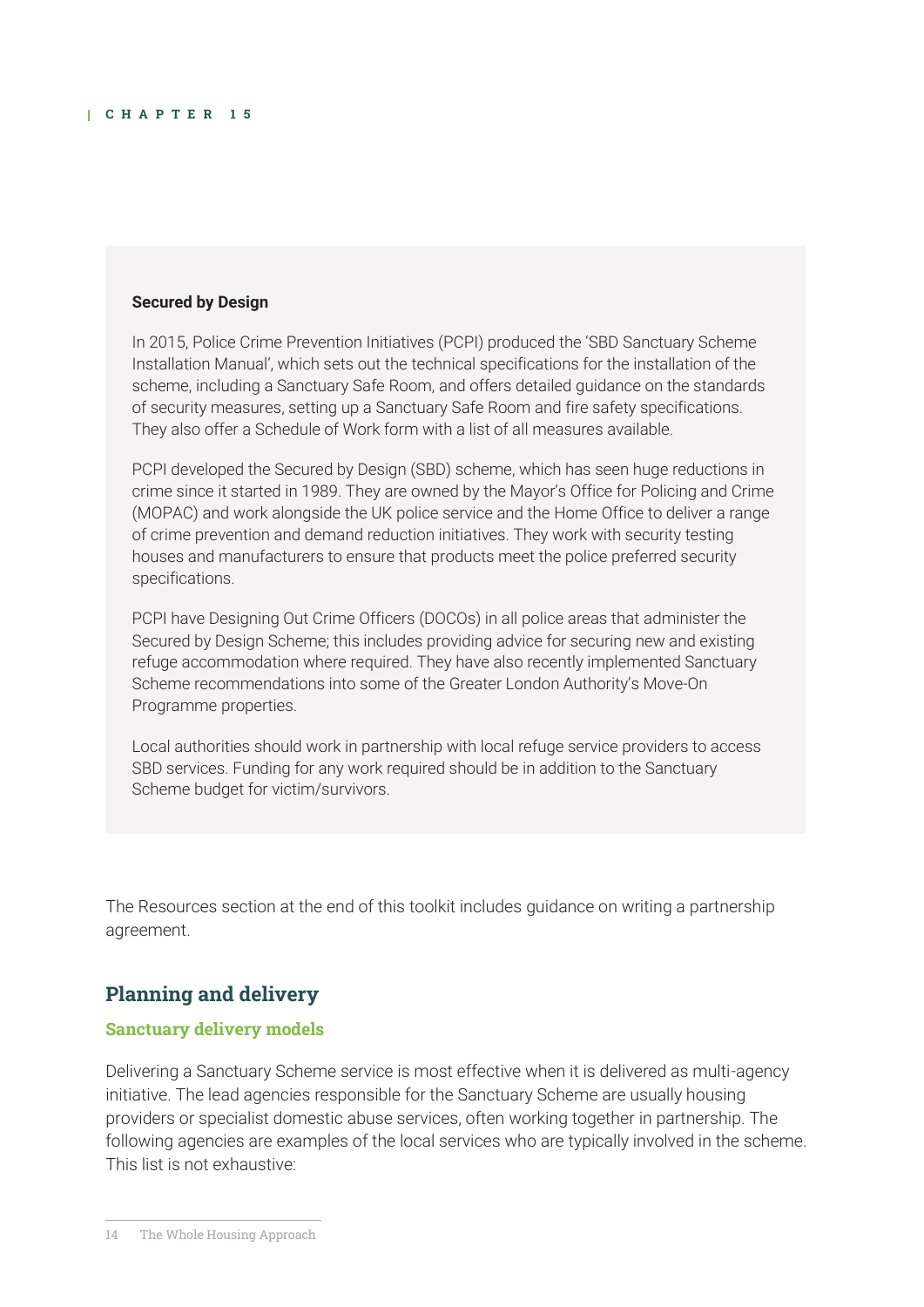- Local authorities (usually the housing department who are often the main funding source. May also involve their security team / repairs department for installation work),
- At least one local domestic abuse service.
- Local VAWG or domestic abuse partnership lead,
- Police (usually through the role of the DOCO),
- Fire and Rescue service.
- Independent security installer/service provider,
- Housing associations,
- Local charities or community interest companies established either specifically for, or with a dedicated department for the delivery of the Sanctuary Scheme.

There are a variety of delivery models in operation in England. This section includes three suggested models and it will be down to local areas to discuss and agree which one fits best. Those proposed in this toolkit are based on existing models identified through the Whole Housing Approach pilot project. This is by no means an exhaustive list of possible models and there will no doubt be others that reflect an effective way of operating.

Each of the following models outlines the key services listed above, including coordination of the service, delivery of the service, property surveys and security installation. Regardless of the model a local area adopts, consideration should be given to minimising the number of professionals that the victim/survivor comes into contact with.

Case studies have been provided that showcase the model in practice.

#### **Option 1**

A local domestic abuse service provides the coordination and oversees the delivery of the scheme. They may receive funding from a local authority who delegates responsibility to them. The domestic abuse service employs the roles required for all services, including the coordination and service delivery to victim/survivors (that could be the same worker) and the property survey and installation of the scheme.

The police and Fire and Rescue Service are not directly involved in the delivery of the scheme.

The benefits of a local specialist domestic abuse service leading on delivery include:

• Victim/survivors are automatically able to access expert domestic abuse support, including advice on the full range of options available to them, including advocacy and help with safety planning;

<sup>15</sup> The Whole Housing Approach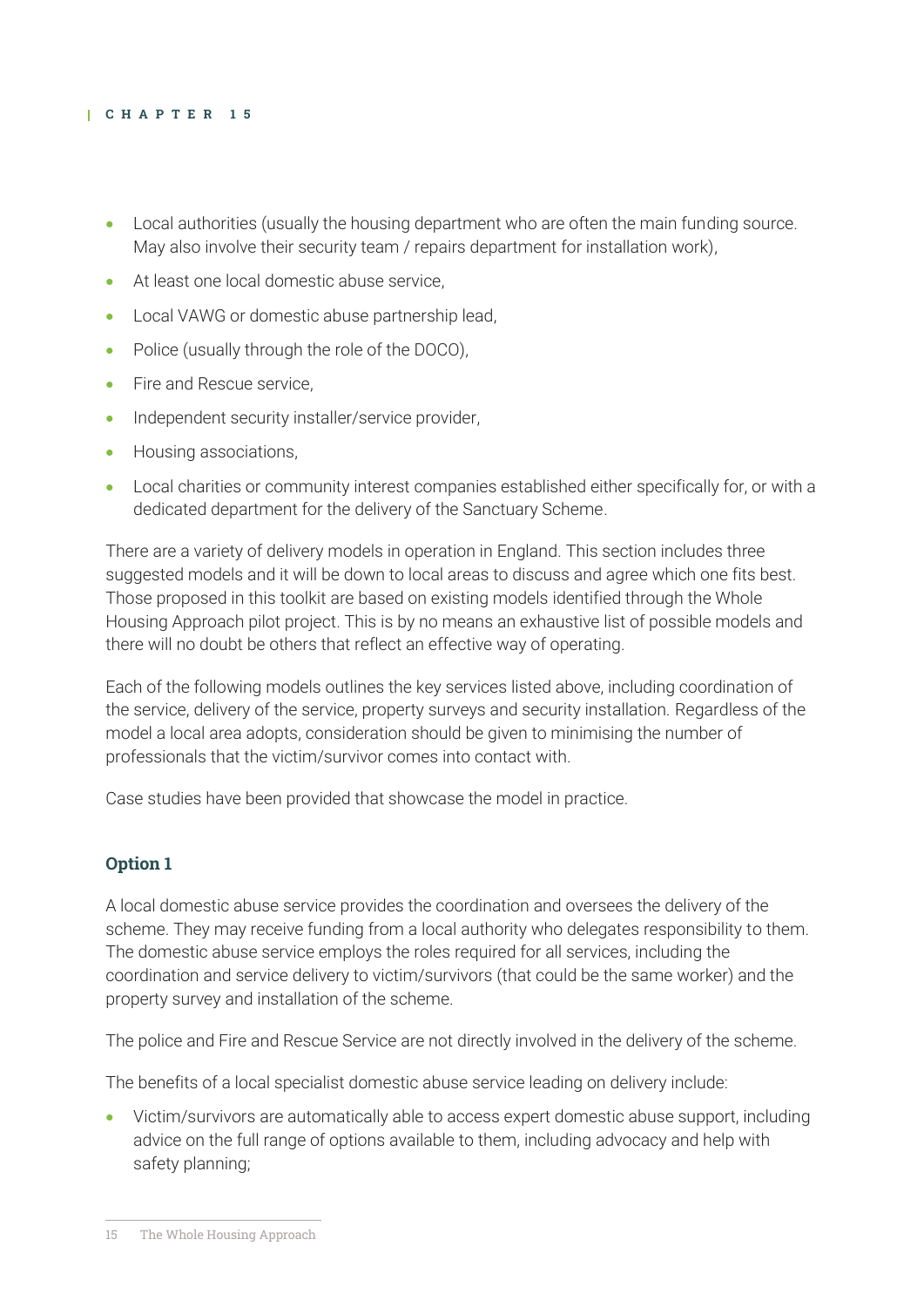- Assessment of risk and safety needs will be completed by experienced and knowledgeable staff who are best placed to advise on suitability of the scheme in general;
- It offers an ideal single point of contact, which minimises the number of agencies that the victim/survivor has to interact with;
- Ongoing support relating to domestic abuse where this is needed can be provided by the same organisation. The victim/survivor can also access other parts of the service, which could include group work, counselling, children's provision etc;
- It may be easier to make future contact with victim/survivors as part of monitoring the effectiveness of the scheme, including feedback from victim/survivors if engagement has been maintained by the service.

Recommendations for getting started with this option:

• Identify a surveyor and security installer by working in partnership with a DOCO, who can advise on how best to meet industry standards.

A case study of the Gaia Centre's scheme is included the Case Study section below.

**The following quotes are from two of their domestic abuse workers on how they perceive the scheme to be operating:** 

**'The Sanctuary Scheme at Gaia is quick to access – victim/survivors can increase their safety very quickly. There is an interplay between risk assessing by DV specialists at Gaia and assessments done by the Sanctuary installer. The structure is simple and the working relationship is close. One benefit of this is that the installer visits the property (which Gaia staff do not). He assesses security and needs at the property and sometimes identifies additional needs which the Gaia worker may not otherwise have been aware of. There is also an agreement in place with Lambeth Council where we don't have to seek their consent before working on their properties, further streamlining the processes'.**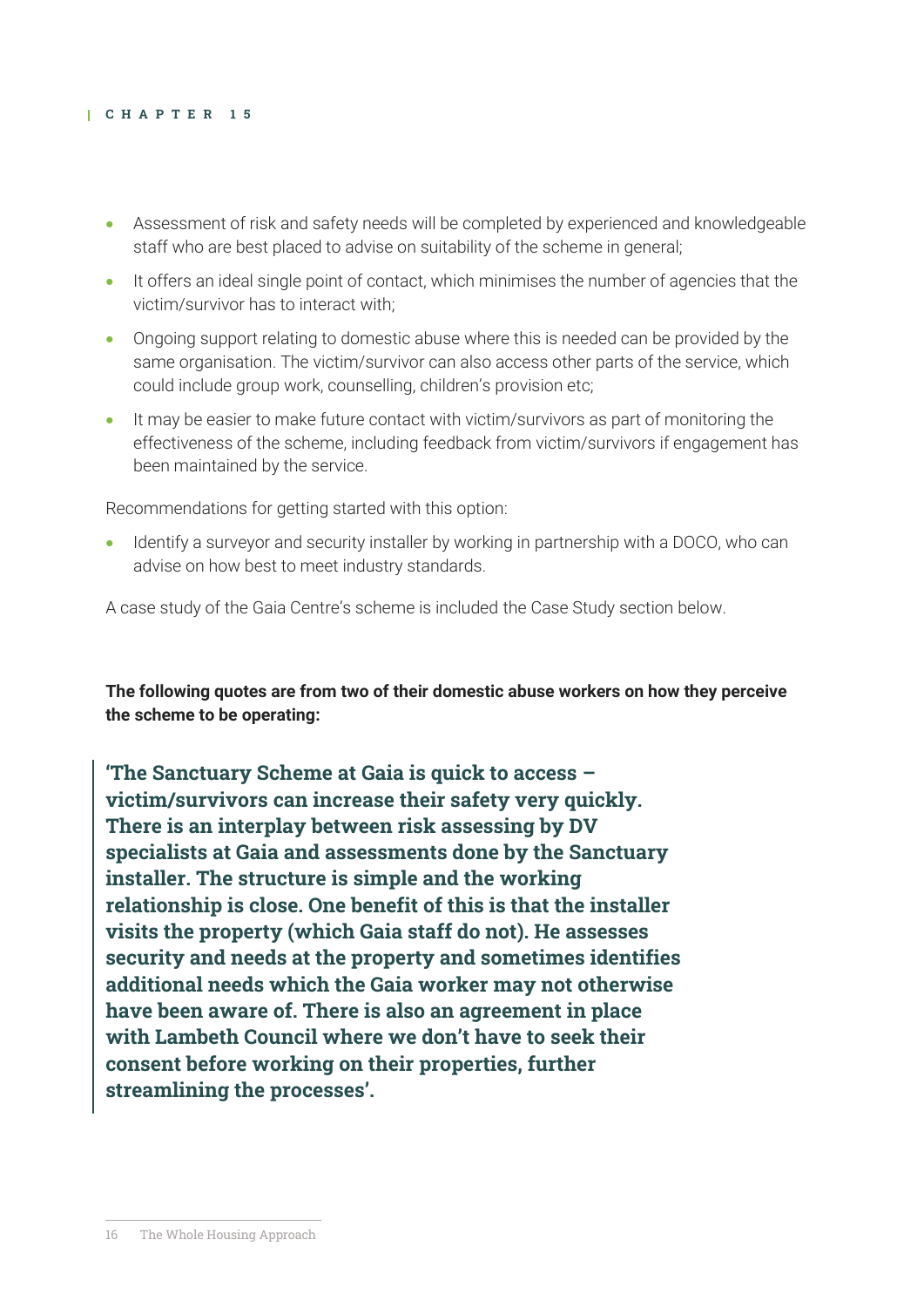**'Clients have reported being impressed with how quickly they get the work done and how approachable the installer is. One client recently told us that she feels much safer now she has a secure lock on her bedroom door. She feels less stressed knowing [the perpetrator] can't just walk into her room'.**

#### **Option 2**

An independent, not for profit organisation (other than a specialist domestic abuse service) coordinates the scheme, conducts property surveys and installs the security measures. They may also receive funding from a local authority who delegates responsibility to them.

A local specialist domestic abuse service conducts the first part of the suitability assessment to explore safety needs and risks from the perpetrator. They can also offer advice, information, advocacy and other support relating to domestic abuse needs.

The Police and Fire and Rescue Service are not directly involved in the delivery of the scheme.

The benefits of this model include:

- Where the lead service already surveys and installs security measures as part of its core business, they will already be aligned with industry standards and have expertise in delivering a quality security service;
- There are opportunities to exchange knowledge and skills between domestic abuse and security services.

Recommendations for getting started with this option:

- Referral pathways should be in place that clearly outline who completes all aspects of the suitability assessment and timeframes for doing so;
- Domestic abuse services attending joint visits should see the Mobile Advocacy toolkit for considerations on home visits.

A case study of Cambridgeshire's Bobby Scheme and the London Borough of Hammersmith & Fulham's Sanctuary Scheme is included in the Case Study section below.

The following quote is from a Mobile Advocate in Cambridgeshire. In Cambridgeshire, the referrer accompanies the Bobby Scheme security installer when the Security Scheme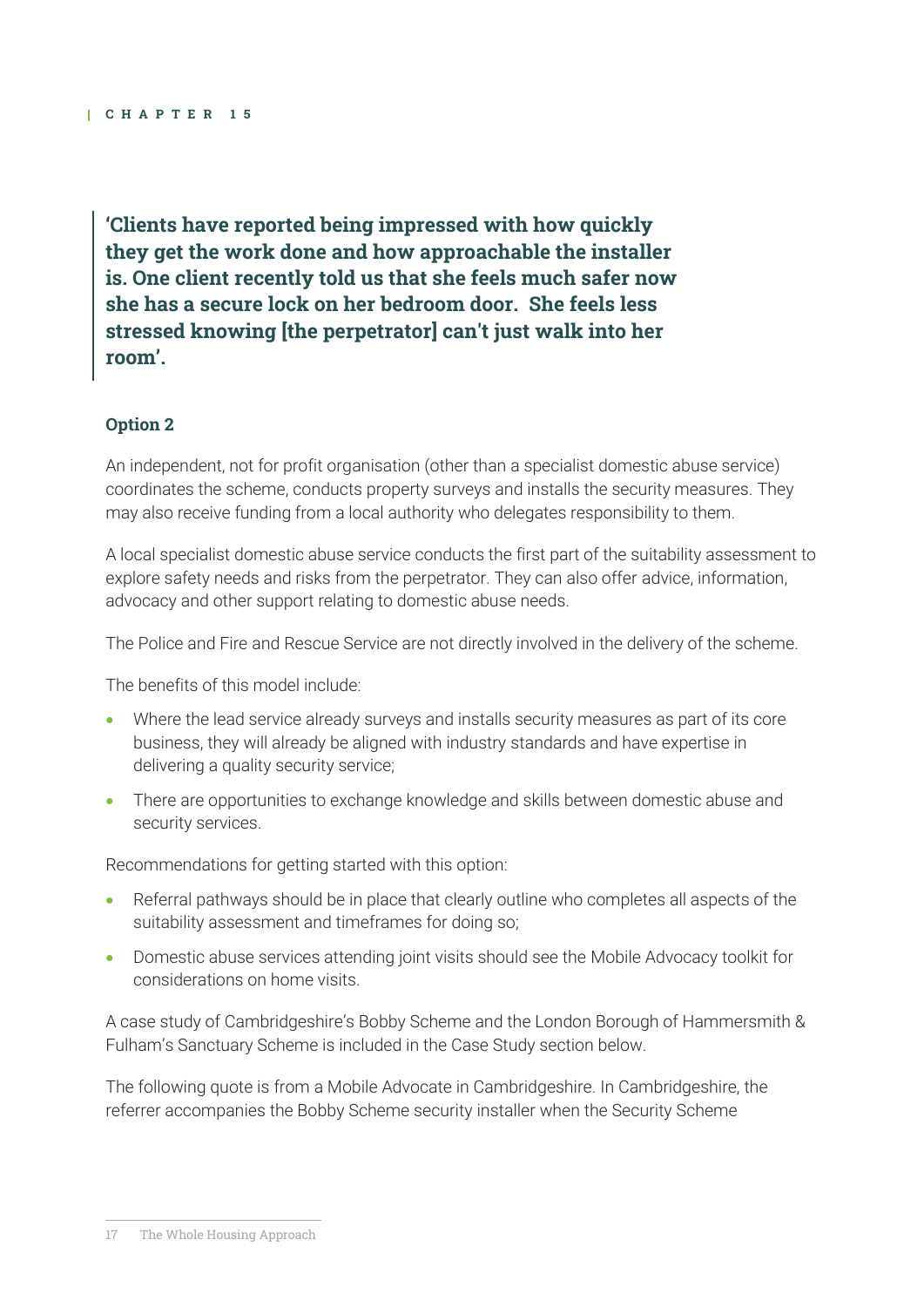*'Our local Bobby had finished for the day and at the last minute the phone rang, the call was from a Mobile Advocate who explained to the Bobby that she had a client who required an urgent visit. Both the victim/survivor and mobile advocate had been notified that the offender/perpetrator was being released from prison the next day, leaving the victim/survivor in a state of distress and extremely vulnerable. The Bobby lived close to the area therefore he could be at the victim/survivor's property within half an hour. The Bobby met the mobile advocate within two hours of the appointment being made. The property was assessed and security measures installed, securing the home on the same day. This included securing the perimeter of the property, changing all of the locks and fitting window and door alarms. While the property was being assessed and security measures installed, the mobile advocate remained with the victim/survivor to offer safety planning and emotional support.* 

*The victim/survivor reported feeling considerably safer to remain at home. The next day the perpetrator was released from prison and went straight to the address but was unable to gain entry due to additional security measures being installed on the front door'.* 

#### **Option 3**

The police are the main access point into the Sanctuary Scheme and oversee its delivery. The Community Safety Unit is usually the main point of contact for victim/survivors and will authorise works. DOCOs will usually carry out property surveys.

In this model, it is essential that the police have a referral pathway to the local domestic abuse service and offer this option to victim/survivors so that they have access to independent advocacy support. The domestic abuse service can in turn share information that inputs into the suitability assessment.

Benefits of this model include:

- The police have access to intelligence on the whereabouts of the perpetrator (if unknown) and can communicate this to the victim/survivor and use this to inform suitability assessments;
- They can offer additional personal safety advice;
- The involvement of the police as a key agency can improve coordinated working when they work in partnership with a local domestic abuse service to deliver the scheme.

Recommendations for getting started with this option:

• Pathways need to ensure that victim/survivors can access the scheme regardless of their risk level;

<sup>18</sup> The Whole Housing Approach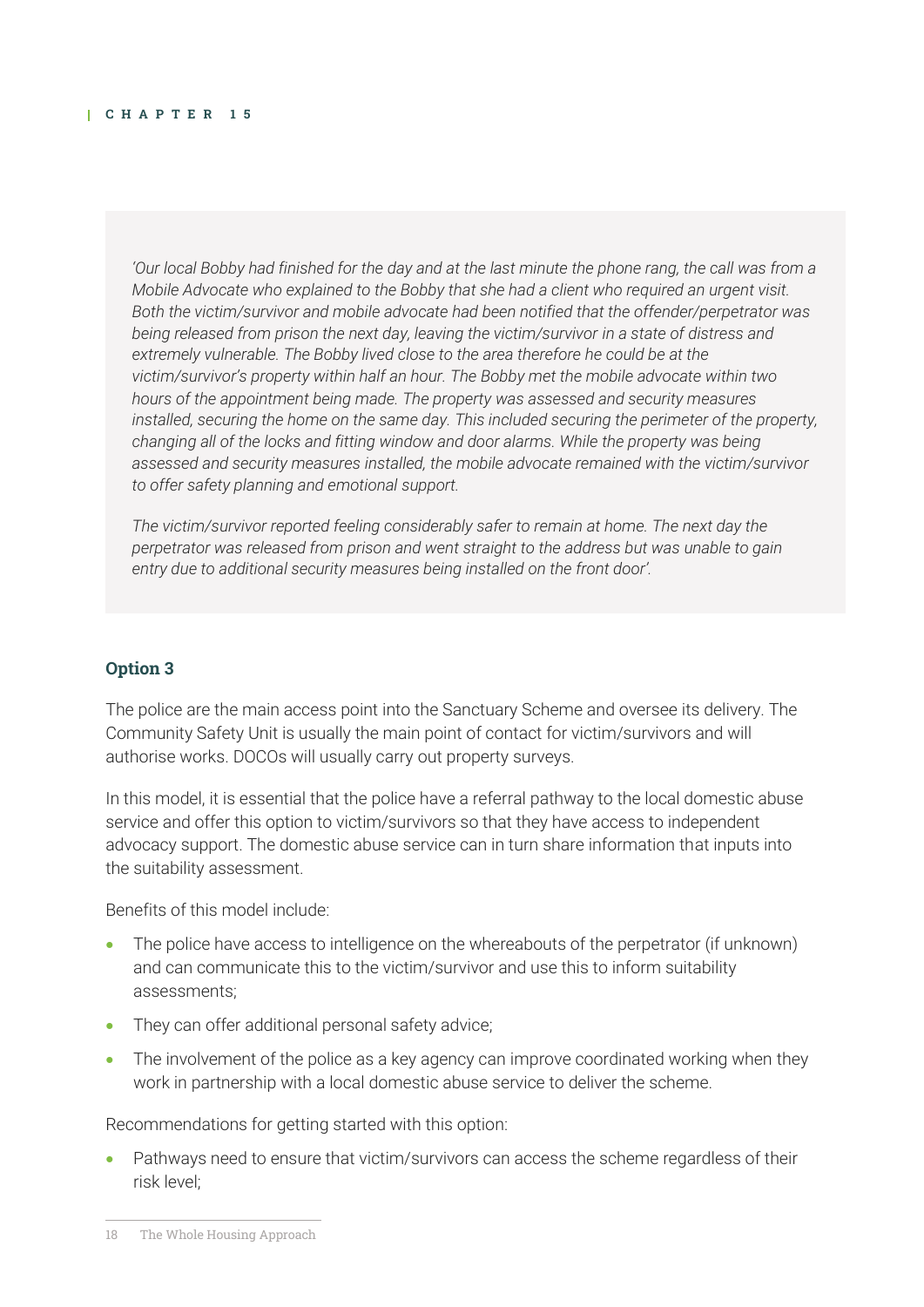- Responding officers need training on the scheme in order to offer this appropriately;
- The more agencies involved often increases the number of professionals that victim/survivors are in contact in order to receive a service. In this model they may speak with the police, a domestic abuse service, a DOCO and the security installer. Consideration should be given at the planning stage for identifying a single point of contact (i.e. an advocate from the domestic abuse service) who then liaises with these organisations on the victim/survivor's behalf to set up appointments;
- To avoid confusion about the process, joint visits with the domestic abuse service or the single point of contact should be offered if multiple people are attending the property.

A case study of Stockton-On-Tees Sanctuary Scheme is included in the Case Study section below.

The following quote is from the Whole Housing Approach Project Officer in Stockton-On-Tees, after observing the scheme and reviewing its data:

'The Safe at Home scheme offers a fast response service from a partnership between two well established agencies within our borough, namely Cleveland Police and Stockton-On-Tees Borough Council. Referrals are made into the Sanctuary Scheme by police officers after responding to calls which identify a risk to the victim and the need for security installations to be fitted. Referrals also come from the local social services teams and specialist domestic abuse services to the Police. A DOCO from the Crime Prevention Unit will contact the victim/survivor and arrange a property inspection, offering personal safety advice at the time of visit.

The police log a third party incident crime report against the victim/survivor's home address; this heightens the response levels at the address for any future call outs.

During the visit to the property, a full property and perimeter inspection will be carried out and any request for security installations fitting the Sanctuary Scheme's criteria will be made by the DOCO. The referral is then sent, together with a list of works to be carried out to the local authority.

The receiving officer logs the call and arranges an appointment with the victim/survivor for the installation works to be carried out.

After the appointment is conducted, a follow up phone call is made several days later to ensure customer satisfaction in the works and any customer feedback is recorded at this time.

Examples of feedback received from victim/survivors that have had the Sanctuary Scheme installed: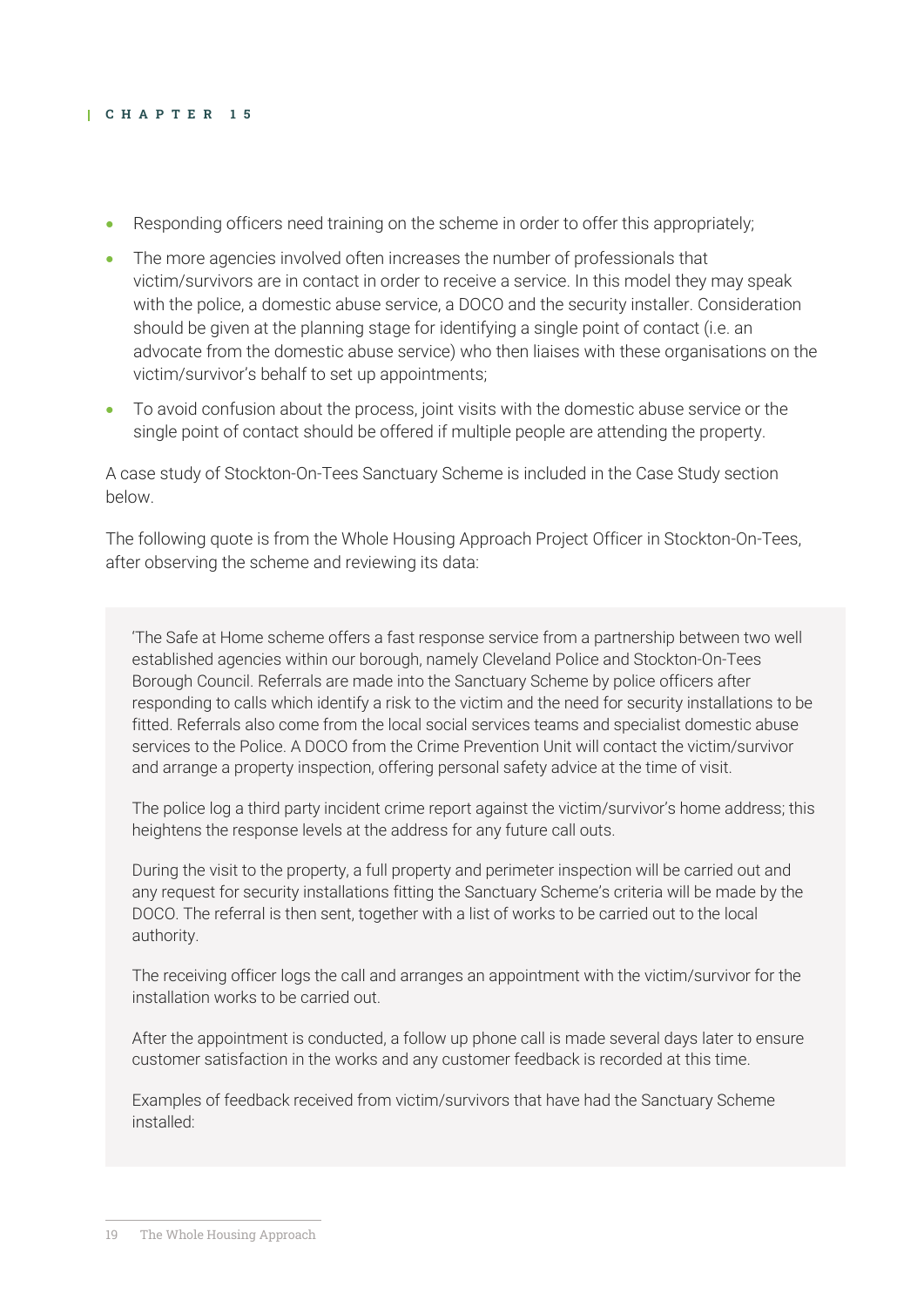'Feels much safer and is really pleased with the work to date'

'The work has really helped her mental health and she feels so much safer in her home.'

'Grateful and so pleased with all work'

'Very quick feels much safer' 'now like Fort Knox, lads were brilliant & professional'

'(These measures have made me) feel so much safer. The guys were so professional from the officer through to the contractors'

'Extremely happy with the work, the guys who came were professional and I now feel so much safer it has eased my anxiety levels'

'Feels so much safer and has made a difference'

'So grateful for the work'

'Life changing'

#### **Funding the scheme**

Funding for the scheme is often provided by the local authority housing department, community safety team and/or through public health budgets.

Securing funding can take time and often requires dedicated work, usually through coordination services and evidencing impact and value for money. Local Sanctuary Schemes may consider applying for charitable status to strengthen fundraising potential. Other potential sources of funding could include:

- Burglary prevention funds held by local authorities;
- PCCs;
- Parish councils:
- Legacy contributions (for instance, the Bobby Scheme sends out legacy letters);
- Community fundraising initiatives (for example, Waitrose tokens);
- Housing associations contribute per number of residences where works are installed;
- Fire and Rescue Service makes payment to install smoke detectors (see Cambridgeshire model). This also joins up working and combines resources.

<sup>20</sup> The Whole Housing Approach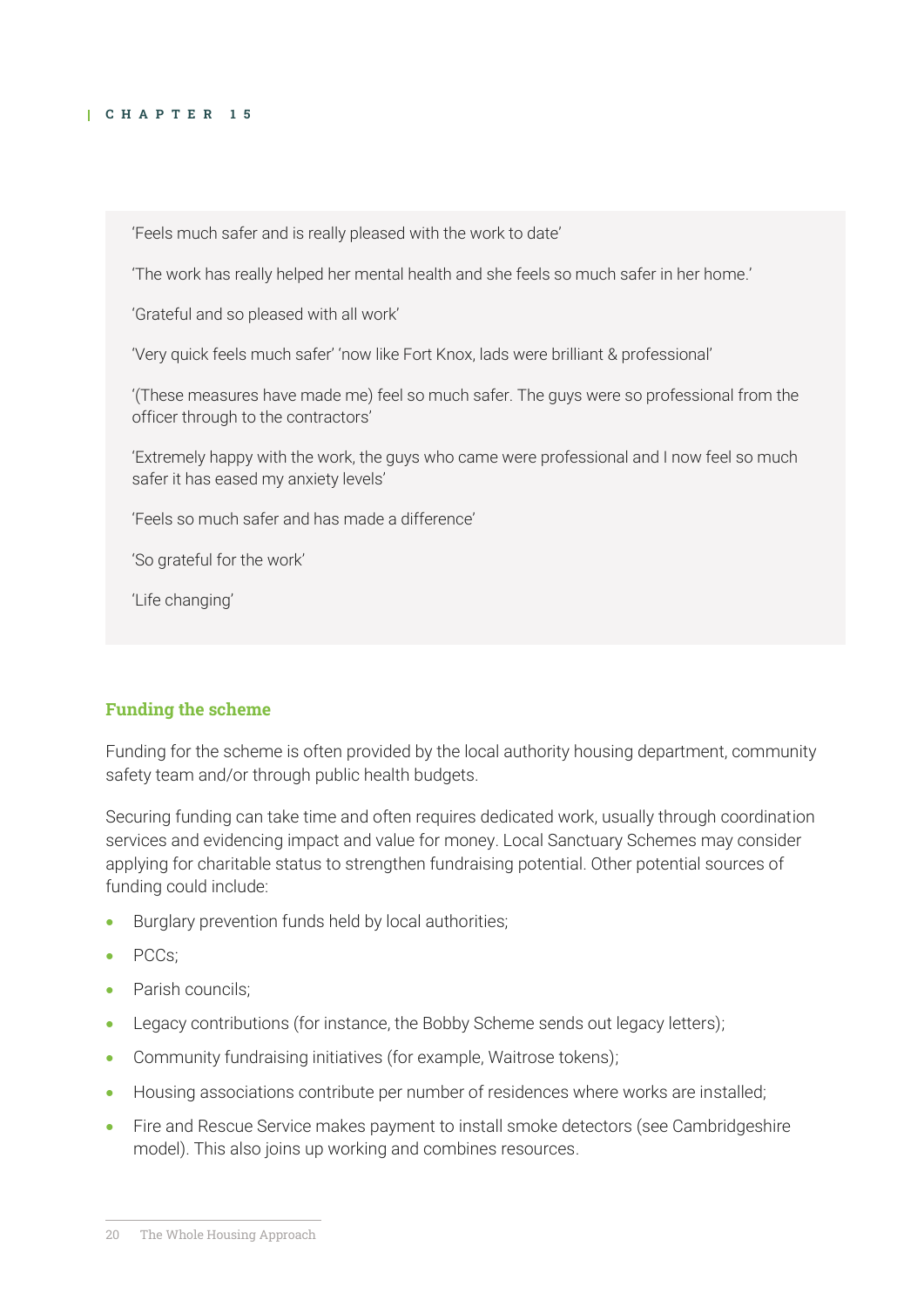## **Costing the Sanctuary Scheme**

The costs for each Sanctuary Scheme installed will vary according to safety needs and property conditions. A standard Sanctuary can cost anywhere between £250 and £1200 and an enhanced Sanctuary with the inclusion of a Sanctuary Room tends to cost £4,000 on average.

This should be viewed in terms of costs saved to local authorities for preventing homelessness based on the costs associated with conducting a homelessness assessment and rehousing victim/survivors.

Sanctuary Scheme budgets should include costs associated with:

- Core services associated with the scheme including costs related to the coordination, service delivery, property survey and security installation;
- Costs associated with specialist domestic abuse support, if this is not already factored into above;
- Provision of both standard and enhanced security measures;
- Staff training and development;
- Transport costs;
- Victim/survivor consultations (for instance, paying for transport to a focus group or reimbursing victim/survivors for their time by providing them with vouchers);
- Funds needed to secure local refuge service premises where needed.

## **Key Considerations**

#### **Property rights**

Where the property is privately rented accommodation, this often requires an understanding, sympathetic landlord willing to grant a lock change. In the instance that the victim/survivor has concerns that this could compromise their relationship with their landlord, the person processing the referral could offer to make contact and advocate the benefits of enhancing the security standard of the property.

Where there is a joint tenancy or joint ownership, steps can be taken to support the victim/survivor with making a court application for an Occupation Order or a landlord can take steps to evict the perpetrator in order to transfer the tenancy into the victim/survivor's name only, prior to security measures being installed by the Sanctuary Scheme.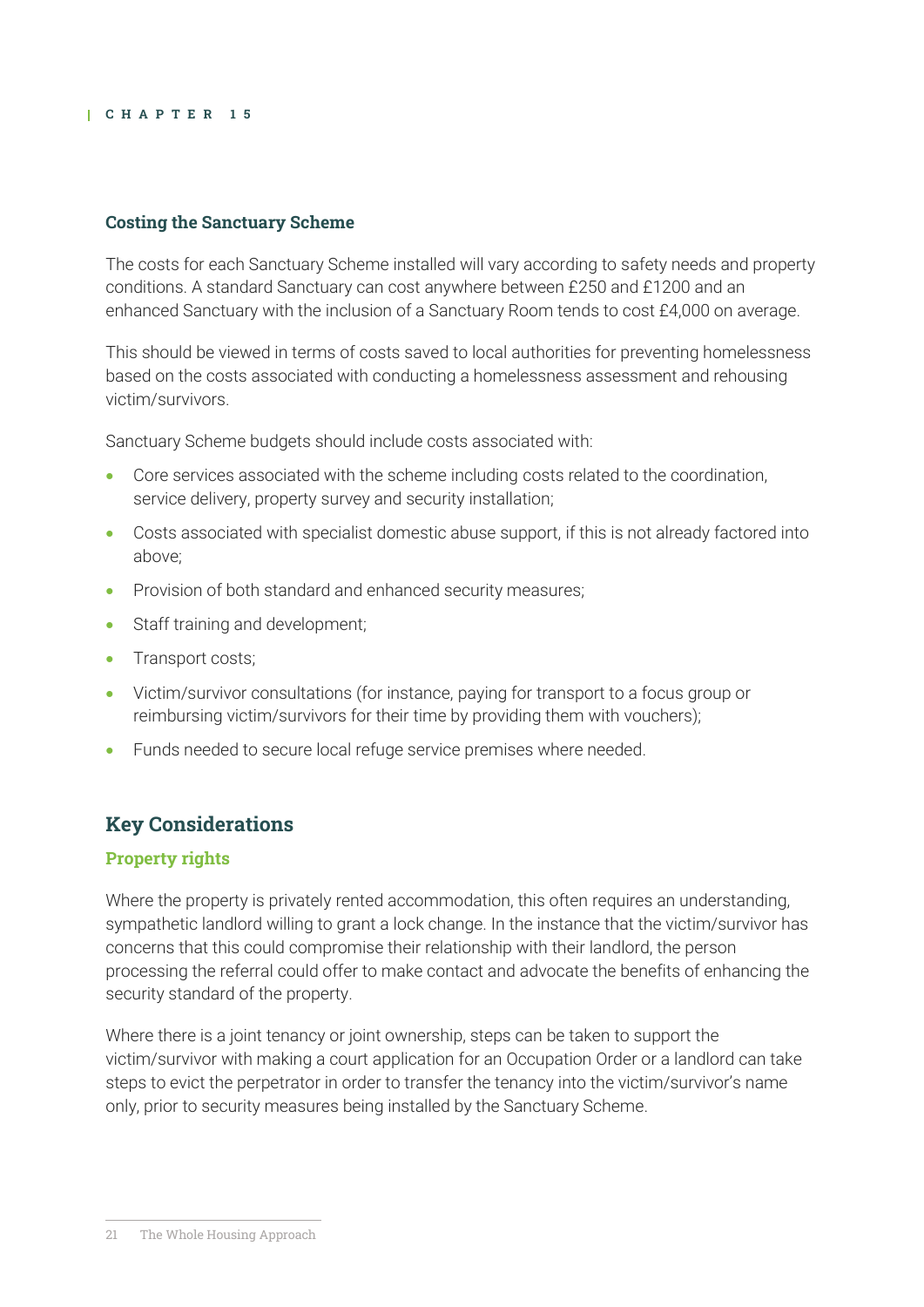Without a court order an abusive perpetrator who is a joint tenant or owner can have equal access to the property. This means that some security measures are restricted due to the perpetrator's legal rights to occupy the property. In this scenario, carrying out a lock change would not be possible as it would deprive the perpetrator of access to the property.

For social housing providers, it may be possible to negotiate a blanket licence agreement with large scale housing providers where a high number of their tenants are having Sanctuary Scheme works installed. The Sanctuary Scheme Coordinator could negotiate this with local housing providers as part of their role.

#### **Referring agencies**

The following partner agencies could be important access points for victim/survivors who are experiencing domestic abuse and are faced with homelessness. They should be notified about the Sanctuary Scheme and the referral process and kept up to date about any changes to the scheme:<sup>x</sup>

- Local domestic abuse partnership;
- Local specialist domestic abuse services;
- Registered Social Landlords;
- Lettings and Estate Agents;
- Private Rented Landlord (PRS) Forums (national membership bodies such [NLA](https://landlords.org.uk/) an[d RLA](https://www.rla.org.uk/) and local associations);
- PRS local authority team;
- Arm's Length Management Organisations (ALMOs) and other Housing Management Organisation;
- Social Services (Adult and Children);
- Community Safety Partnerships;
- Police Crime Reduction Officers:
- Probation Services:
- Local MARAC Members and Coordinators. This should only be considered as an option where it is appropriate and safe to do so.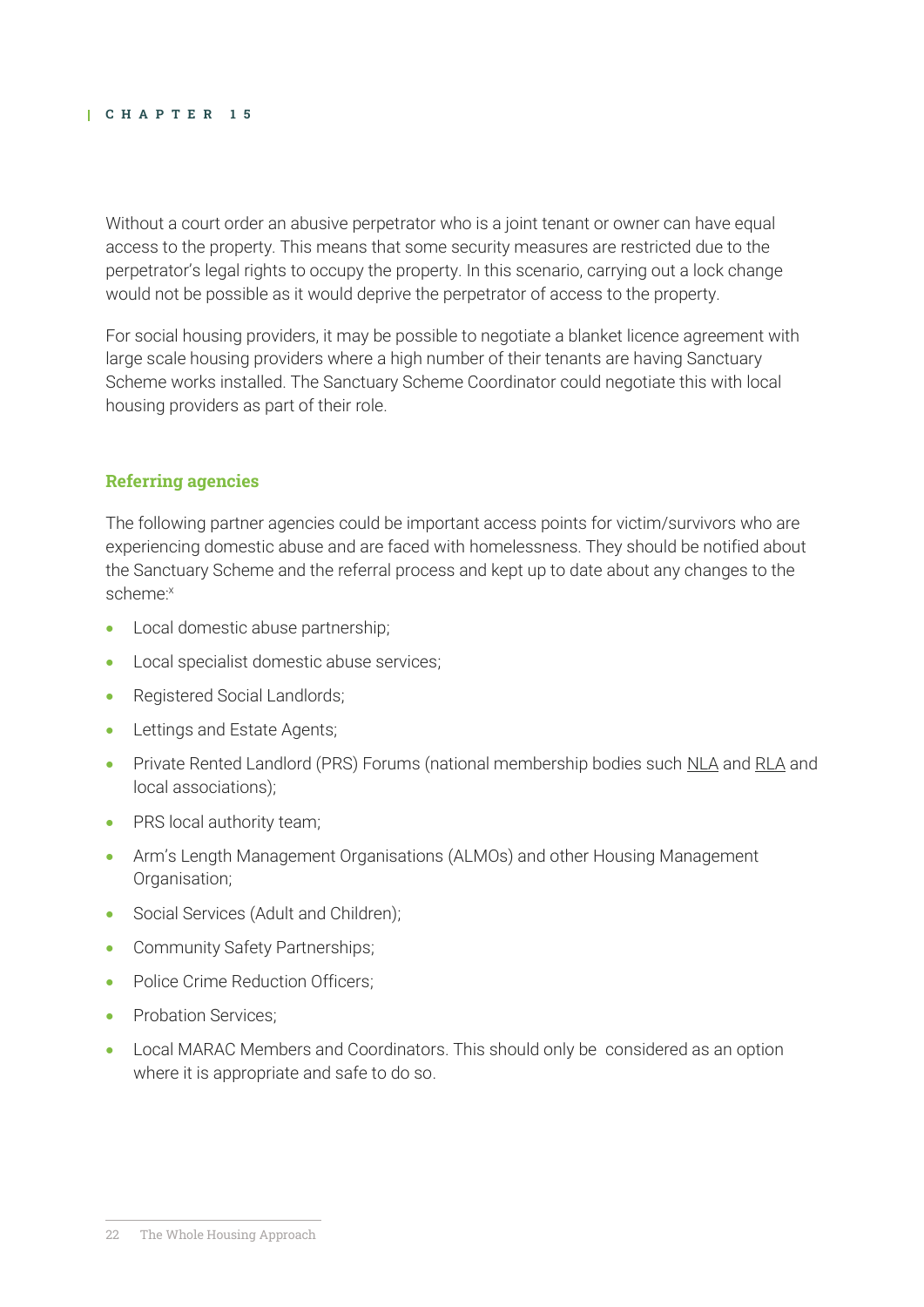Consideration should be given to making links with other local services that support BME and LGBT+ communities; people with disabilities, mental ill health and/or who use substances; so as to increase access to victim/survivors who are in contact with these services and may not know what specialist domestic abuse support and options are available to them.

Pathways should also consider how male victim/survivors can access the scheme and be offered specialist support if the local domestic abuse service involved is a women-only service.

#### **Enhanced security measures and devices**

High-end security measures, like CCTV and smart devices, are often expensive and require ongoing maintenance so are typically not used by Sanctuary Schemes. CCTV and smart devices such as the video doorbells can be used both to deter the perpetrator and to provide evidence in court. However, any device that offers remote access must meet the BSI Internet of Things (IoT) Kitemark or other similar security standards following rigorous testing and assessment.

The Bobby Scheme in Cambridgeshire is trialling the Ring Doorbell which has the Secured by Design accreditation. The quality of images captured can provide court evidence. The victim/survivor will be required to have WiFi and a smart phone. The Bobby Scheme is trialling the use of these devices to victim/survivors identified as high risk of harm. Monitoring of the effectiveness of the product is being conducted. There is currently no requirement for the victim/survivor to return the device.

Special security measures may be provided to D/deaf victims/survivors. [Connevans](https://www.connevans.co.uk/catalogue/122/Alerting-Devices) offers a range of alerting devices and products, some of which are portable, allowing victim/survivors to easily take them with them if they need to flee due to the perpetrator attempting to access their property.

Sign Health offer a specialist domestic abuse service called [DeafHope](https://www.signhealth.org.uk/our-projects/deafhope-projects/deafhope-service/refer-to-deafhope/) that professionals can contact for further advice and information. It is the only service of its kind in the UK that is specifically for D/deaf victim/survivors.

DOCOs will take account of disabilities and seek the appropriate advice from either Occupational Therapy specialists or relevant agencies where required.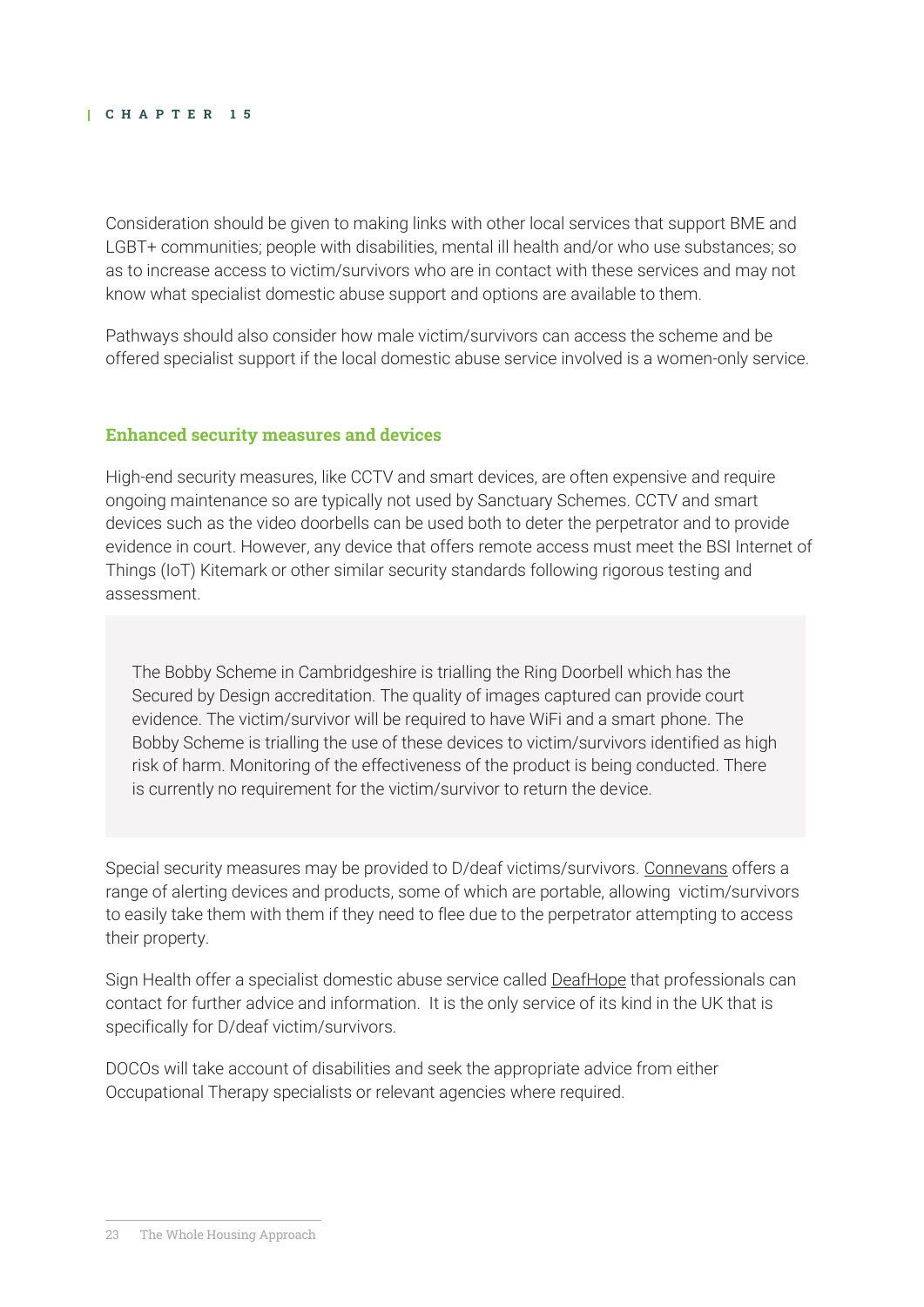## **Notifying Police and Fire and Rescue Services**

The [2010 government guidance](https://www.gov.uk/government/publications/sanctuary-schemes-for-households-at-risk-of-domestic-violence-guide-for-agencies) recommended that Sanctuary Scheme addresses should be recorded on fire service computer systems to prioritise response time. The Fire and Rescue Service no longer flag this on their systems.

The police will sometimes put information on their system regarding addresses to inform officers to treat all calls to the address as urgent, but this is a limited resource that is reviewed on a regular basis and is not an ongoing process for most Sanctuary Schemes. Details of how this will be done should be outlined in the partnership agreement.

Points to consider if Sanctuary Scheme addresses are shared with the police:

- Victim/survivors should be told at the outset that the police are notified of households that have had the Sanctuary Scheme installed and that by sharing this information with the police, it will be treated as a third party report which in turn could lead to an investigation. Victim/survivors should be given the choice of taking up the scheme upon knowing this and not penalised if they decide not to pursue the scheme.
- It should be clearly indicated on the referral form whether the victim/survivor has given consent for their address to be shared with the police;
- Where a third-party report has to be made, victim/survivors should be notified at the outset before information is shared to help inform their decision making about whether the Sanctuary Scheme is the right option for them.

## **What happens when victim/survivors move?**

Local authorities should decide what happens, post installation, when a victim/survivor wants or needs to move. Will the security measures go with them? Also what happens with the property itself?

Discussions in the planning stage should consider these questions and procedures included in the partnership agreement.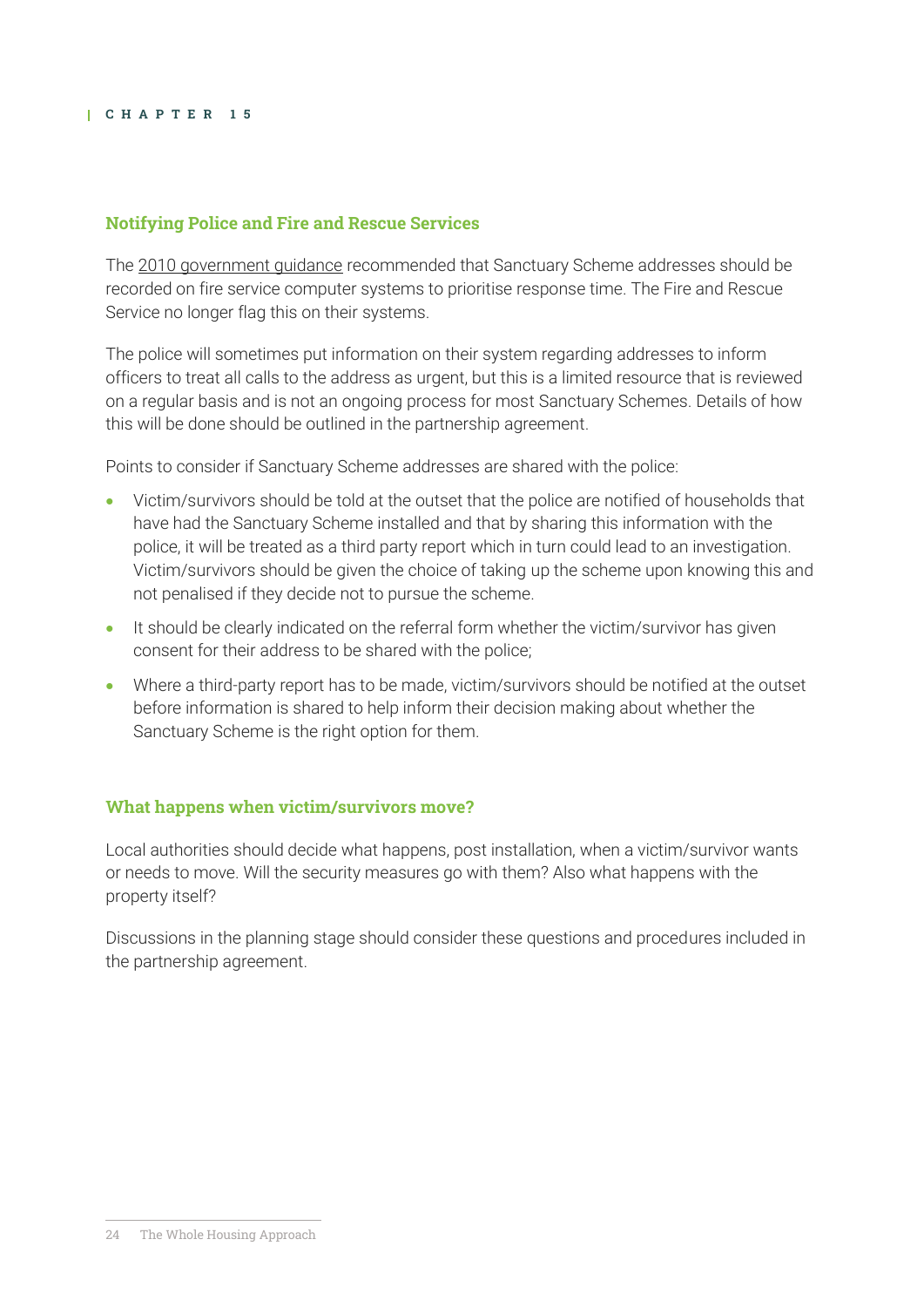## **Case studies**

#### **Option 1**

The Gaia Centre is an example of a specialist domestic abuse service that is the lead agency delivering the Sanctuary Scheme

The Gaia Centre, run by Refuge, works with victim/survivors of gender based violence, including domestic abuse, living in the London Borough of Lambeth. Lambeth Borough Council commissions the Gaia Centre services, including a Sanctuary Scheme to deliver coordination and advocacy services, which includes managing the day to day operation of the scheme and supporting referrals from the start of the service until the end. The scheme is available to victim/survivors of domestic abuse and other types of VAWG including sexual violence and exploitation (including prostitution and trafficking), so called 'honour' based violence, female genital mutilation (FGM), forced marriage and stalking.

In order to access the scheme victim/survivors or professionals in Lambeth can refer in to the Gaia Centre. The Centre assesses the risks to and the needs of all victim/survivors referred into the service and if it is identified that modifications available as part of the Sanctuary Scheme may be beneficial, then refers the victim/survivor internally to the Sanctuary Scheme as part of the support planning process. If another agency including any other specialist VAWG service is supporting a Lambeth based victim/survivor then they can refer directly into the Scheme, bypassing the main Gaia Service, if it is only Sanctuary that is needed.

A member of the Gaia team takes on the role of the Sanctuary lead and is responsible for coordinating the service. They complete a risk assessment, review the tenure type and who has rights to the property to determine suitability if the referral is from another agency. They then seek permission from the landlord on behalf of the victim/survivor if it is not a Lambeth Council property or owner occupied. Gaia also employs a local tradesperson who they have a long standing partnership with to assess the property and install security measures. The Sanctuary lead sends the referral to the security installer, who contacts the victim/survivor to arrange an appointment convenient to them. This to assess the property, offer security advice, and install security measures. The security installer attends, assesses the property and completes works. They then notify the Gaia Sanctuary lead when the job is complete or if any issues arise from the property assessment. The work is usually completed within 2-4 days from the point of referral.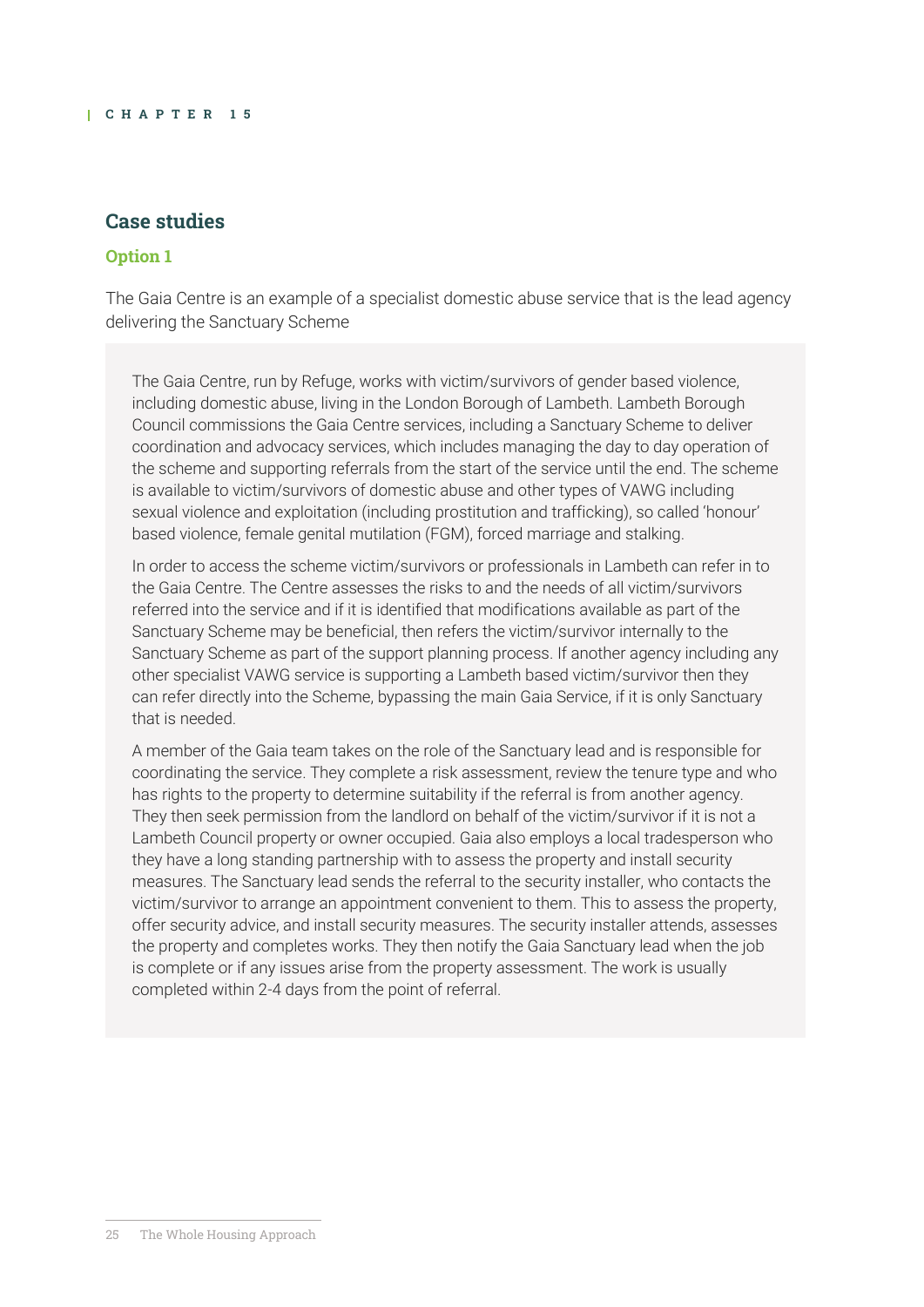#### **Option 2**

The Bobby Scheme in Cambridgeshire is an example of a general non-profit organisation leading on the delivery of the scheme

The Bobby Scheme was established in 2001 by the Cambridgeshire Police Shrievalty Trust, which is a registered charity formed in 1999 to improve community safety in Cambridgeshire and Peterborough. The Bobby Scheme's aim is to reduce crime and fear of crime in older, vulnerable and disabled people across Cambridgeshire and Peterborough, thereby improving their quality of life and promoting increased independence and safety.

Since October 2011the Bobby Scheme has been securing the homes of domestic abuse victims, helping them to feel safe and allowing them and their children to remain in their own homes rather than go into a refuge service.

Cambridgeshire County covers a large geographic area, including Cambridgeshire County Council with five district councils and Peterborough City Council. Cambridgeshire County Council funds the scheme through grant funds.

The Bobby Scheme receives referrals from housing providers, domestic abuse and sexual violence services, local authority departments and other charities, as well as from the police across the entire region. They employ a dedicated coordinator, who is trained in domestic abuse awareness and has responsibility for processing all referrals into the service. The Trust also employs two surveyors who are former police officers and whose role it is to assess the property and install the Sanctuary works.

Upon receiving a referral, the coordinator at the Bobby Scheme in Cambridgeshire contacts the referrer usually within 24 hours upon receiving and checks that the perpetrator is no longer living in the property, as well as the level of risk. Once the level of risk has been identified, they then book an appointment for a joint home visit with the local domestic abuse advocacy service.

During this visit the property is security assessed and appropriate safety devices are installed. This time also allows for the domestic abuse worker and the Bobby Scheme advisor to talk to the victim and gain their trust, leading to further support if necessary from other agencies etc. It also addresses an access barrier as many victims/survivors live rurally and do not live near any specialist domestic abuse support services. The surveyor/installer travels around the five district counties and Peterborough in a marked van which is fully equipped with the security measures that make up the Sanctuary packages. This means that they are able to install the security works on the same day which helps reduce operational costs. In some cases, the surveyor will ensure that they do not park too close to the property.

The referral information is not shared with any other agency.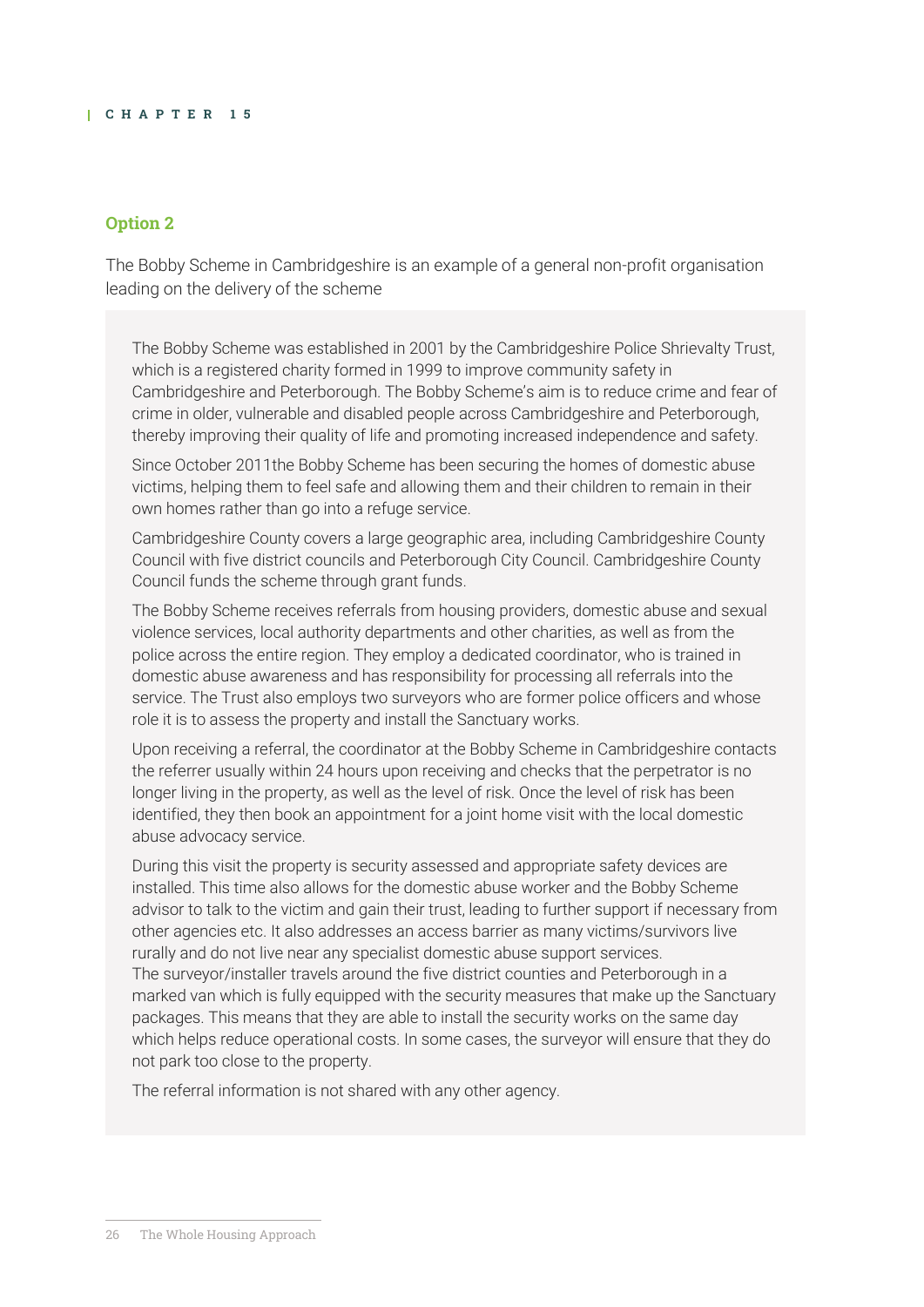The London Borough of Hammersmith & Fulham is an example of a not for profit organisation leading on the delivery of the scheme

The London borough of Hammersmith & Fulham has been offering and funding the Sanctuary Scheme as a housing option since 2006. In 2012, the local authority commissioned Standing Together, a local domestic abuse service to act as the Sanctuary Coordinator for the scheme (point of contact for delivery partners, coordinating review meetings, offering guidance on suitability, monitoring and reporting to funder).

Safer Partnership were commissioned to oversee the delivery of the scheme where they process referrals, attempt contact with survivors within 24 hours upon receiving the referral, book appointments, assess properties and install security measures. Their installers are trained in domestic abuse awareness.

The local specialist domestic abuse service is a key delivery partner and all victims/survivors referred to the scheme are offered the option of a referral either at the point of referral or by Safer Partnership if they are not engaged with the specialist service.

Safer Partnership conducts checks that referrals are suitable, requests further information from the referrer if needed and then arranges for a security installer visit to assess the property. If there are no issues, they then arrange another visit to install the security measures. It takes on average 11 days for the works to be installed in full.

The Sanctuary Coordinator then contacts consenting victims/survivors 3-6 months following installation to seek feedback on how this impacted their safety, health and wellbeing and ability to secure housing.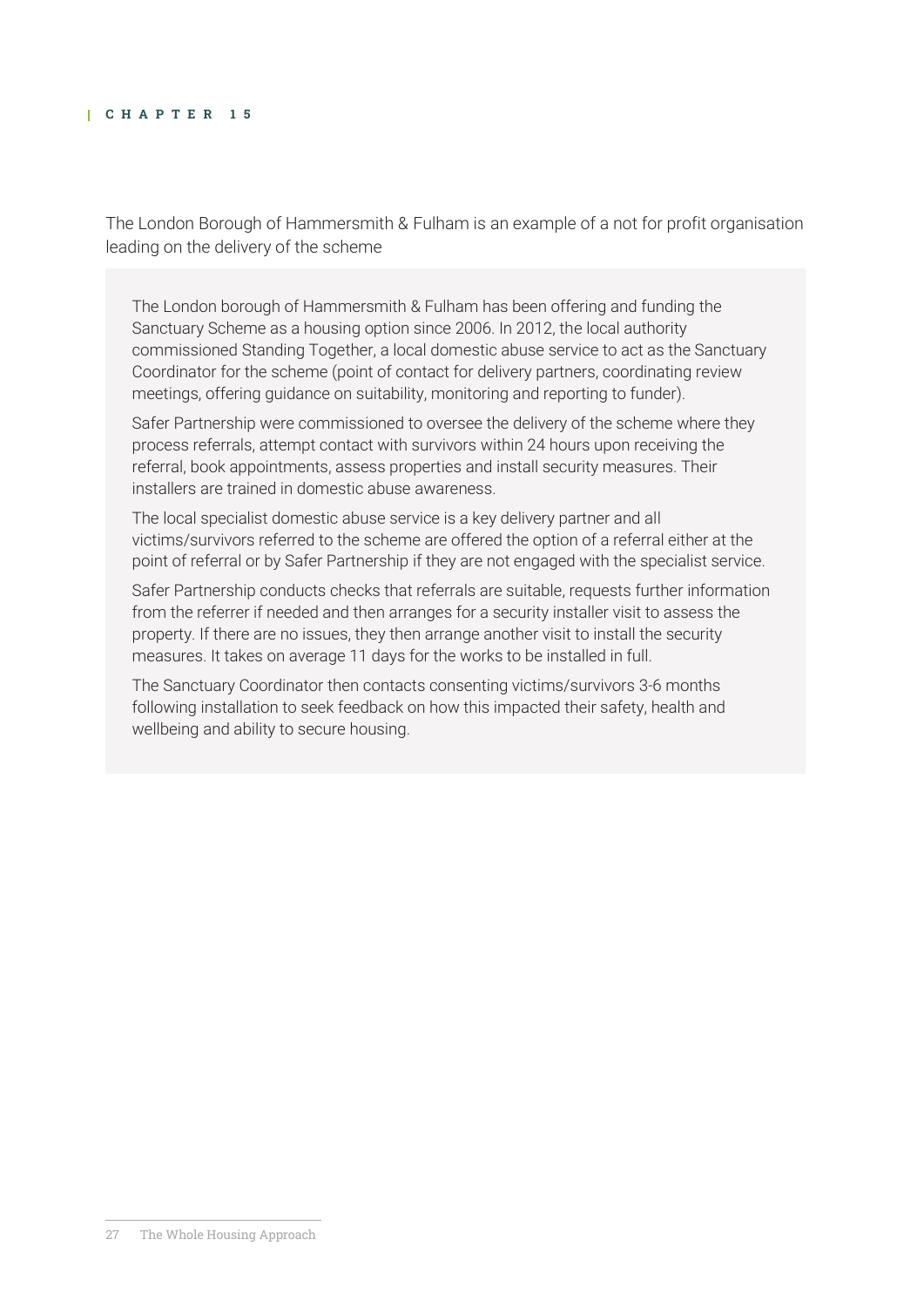#### **Option 3**

Stockton-on-Tees Council is an example of a scheme that involves the police

Stockton-on-Tees Borough Council has delivered a Sanctuary Scheme entitled Safe at Home since 2010. In Stockton-On-Tees, all agencies and individuals can make a referral to the Safe at Home Scheme; referrals are initially made through the local specialist domestic abuse services, police officers and social services department are then directed to the scheme via Cleveland Police Crime Prevention Unit. All referrals then receive an assessment visit from an officer from the Police Crime Preventions unit.

A third-party report of a crime is logged on police recording systems, highlighting the concern and any potential risk posed at the address.

A schedule of works to be completed is then forwarded to the Safe at Home team within Stockton-On-Tees Borough Council who arrange an appointment with the victim/survivor and install the security measures.

The scheme provides security target hardening equipment for people referred into the scheme when they have been a victim of crime or are regarded as likely to become a victim/survivor.

The Safe at Home Scheme aims to be an early intervention response to domestic abuse, to take pressure away from emergency support responses, advocacy services and refuge services, giving individuals affected by domestic abuse peace of mind and the ability stay in their own homes where safe to do so.

#### **Resources**

- Sanctuary Scheme Quality Check
- Template partnership agreement components
- Referral form template
- Suitability assessment components
- Examples of Sanctuary Scheme security packages offered
- Quarterly monitoring form
- Customer satisfaction survey
- Consent form customer satisfaction survey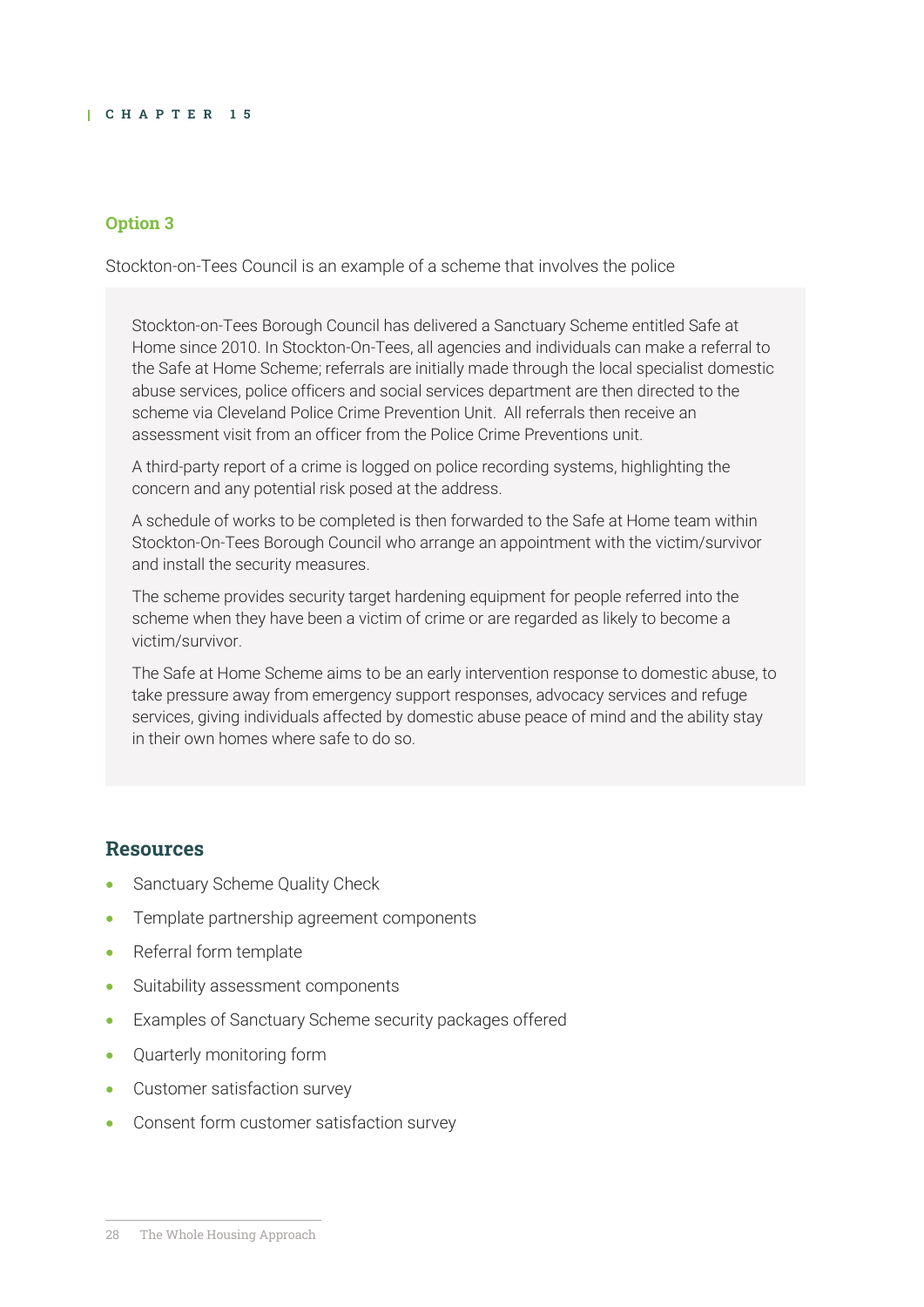## **Annex - Background to Sanctuary Schemes**

Target hardening – the use of physical security measures to deter or prevent crime, or more usually, theft – had been used in multiple contexts before being applied to domestic abuse. Early initiatives, like the Safer Cities scheme that was launched in 1988, focused on preventing crime against vulnerable groups, like older people, through the installation of security measures.

The Sanctuary Scheme model was first developed in 1998 by the Crime Reduction Unit (CRU) at Harrow Police Station to tackle fear and isolation experienced by people who had experienced domestic abuse or hate crime. They initially ran the scheme with the support of the local Victim Support Scheme charity. In 2002 the CRU partnered with the London Borough of Harrow Housing Department to launch the 'Sanctuary Project'. This was the first example of a Sanctuary Scheme that funded people at risk of hate crime and domestic abuse by giving them the choice to remain in their homes through the installation of physical security measures.<sup>xi</sup>

The introduction of the Homelessness Act 2002, which placed a greater focus on homelessness prevention led to Sanctuary Schemes being adopted by local authorities as part of a wider suite of measures designed to prevent homelessness.<sup>xii</sup>

Sanctuary Schemes were further enshrined as best practice in the Best Value Performance Indicator (BVPI) 225, which was introduced in 2005 to assess the overall provision and effectiveness of local authority services designed to help people experiencing domestic abuse. The BVPI contained eleven questions to enable local authorities to assess their response to domestic abuse, including one question asking *'has the local authority developed, launched and promoted a 'sanctuary' type scheme to enable victims and their children to remain in their own home, where they choose to do so and where safety can be guaranteed?'*

In 2006, the Government announced a major new drive to help prevent victims of domestic abuse across all tenures from being forced out of their homes and becoming homeless as a result. MP Ruth Kelly stated that she wanted every local authority in the country to offer Sanctuary Schemes.

In 2010, the DCLG (now MHCLG) introduced guidance for local authorities on setting up sanctuary schemes.<sup>xiii</sup> This guide replaced the earlier 'Options for Setting up a Sanctuary Scheme' (DCLG, 2006) and offered practical advice to all agencies involved in setting up and delivering a Sanctuary Scheme.

It was based on research conducted by the Centre for Housing Policy, working in association with the Centre for Criminal Justice, at the University of York, for Communities and Local Government (DCLG) on 'The Effectiveness of Schemes to Enable Households at Risk of Domestic Violence to remain in their own Homes' (Jones et al., DCLG 2010).

The [National Indicator Set \(NIS\)](https://uk.practicallaw.thomsonreuters.com/2-385-1416?originationContext=document&transitionType=DocumentItem&contextData=(sc.Default)) replaced BVPIs in April 2008 and reduced the domestic abuse indicators that local authorities had to report back to central government down to two, which no

<sup>29</sup> The Whole Housing Approach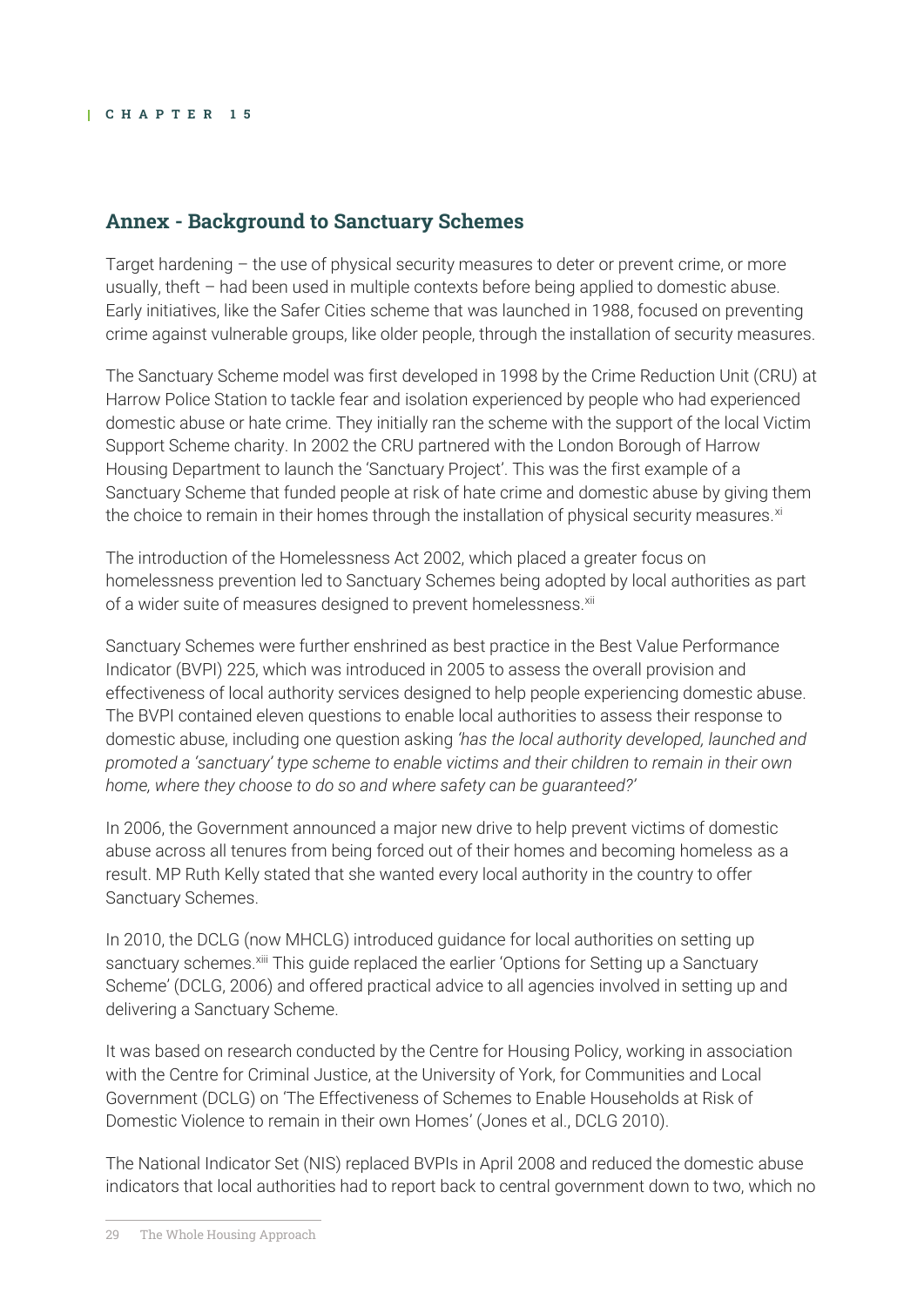longer included reporting back on the Sanctuary Scheme<sup>1</sup>. On 14 October 2010, the government announced that the NIS would be replaced with a single list of data requirements for local government to give local areas control of their own delivery targets. This list does not include any questions on domestic abuse and local authorities are no longer required to report back to central government on domestic abuse provision and the effectiveness of what they're delivering.

There are currently no national figures on the number of Sanctuary Schemes operating in England. The most recent survey conducted in 2007 revealed that about half of England's councils were operating a Sanctuary Scheme at the time.<sup>xiv</sup> It is likely this figure will have reduced as a result of the policy context, which no longer requires local governments to report back to central government on domestic abuse provision and as a result of the year-on-year reductions to local government budgets since 2010, which have reduced domestic abuse provision across the country.

## **References**

<sup>i</sup> Ministry of Housing, Communities and Local Government (2019) *Domestic Abuse Services: Future Delivery of Support to Victims and their Children in Accommodation-Based Abuse Services*. Retrieved from

[https://assets.publishing.service.gov.uk/government/uploads/system/uploads/attachment\\_data/file/839171/Domestic\\_Abuse\\_Dut](https://assets.publishing.service.gov.uk/government/uploads/system/uploads/attachment_data/file/839171/Domestic_Abuse_Duty_Gov_Response_to_Consultation.pdf) [y\\_Gov\\_Response\\_to\\_Consultation.pdf](https://assets.publishing.service.gov.uk/government/uploads/system/uploads/attachment_data/file/839171/Domestic_Abuse_Duty_Gov_Response_to_Consultation.pdf)

ii Department for Communities and Local Government (2010) *The effectiveness of schemes to enable households at risk of domestic violence to remain in their homes*. Retrieved from

[https://assets.publishing.service.gov.uk/government/uploads/system/uploads/attachment\\_data/file/6364/1697788.pdf](https://assets.publishing.service.gov.uk/government/uploads/system/uploads/attachment_data/file/6364/1697788.pdf)

iii Ibid.

iv DCLG (2010) *Sanctuary Schemes for households at risk of domestic violence: Practice guide for agencies developing and delivering sanctuary schemes.* Retrieved fro[m https://www.gov.uk/government/publications/sanctuary-schemes-for-households-at-risk-of](https://www.gov.uk/government/publications/sanctuary-schemes-for-households-at-risk-of-domestic-violence-guide-for-agencies)[domestic-violence-guide-for-agencies](https://www.gov.uk/government/publications/sanctuary-schemes-for-households-at-risk-of-domestic-violence-guide-for-agencies)

<sup>v</sup> Nottingham City Council (2007) *Supporting Nottingham People: Nottingham City Sanctuary Scheme Evaluation*. Nottingham: Nottingham City Council.

<sup>1</sup> The two domestic violence related indicators within the NIS. These are: NI32 – Percentage reduction in repeat victimisation for those domestic violence cases being managed by a MARAC. NI34 – Number of domestic homicide offences per population